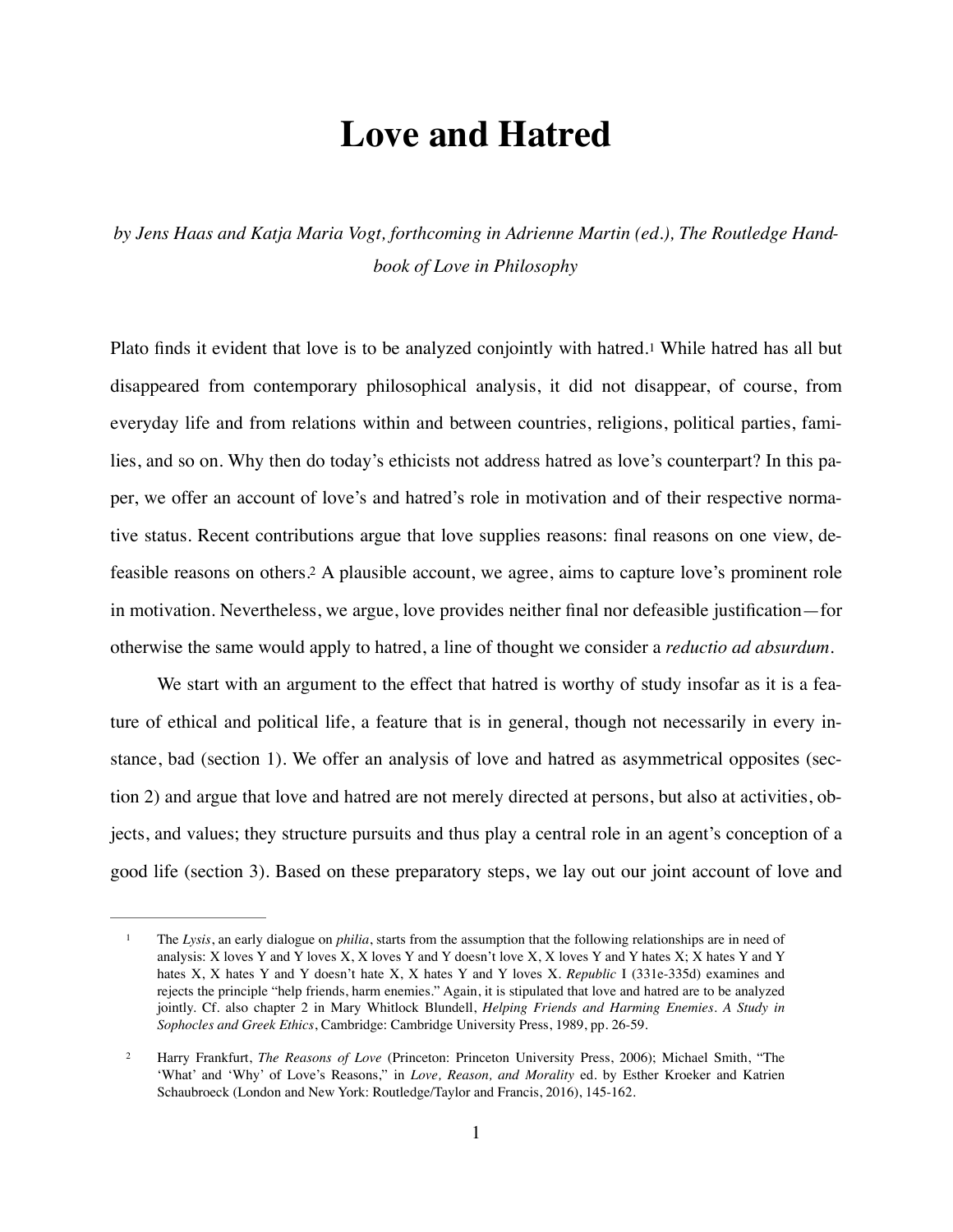hatred, proposing that in many ways both play analogous roles in an agent's motivational system (section 4). Love and hatred come apart most distinctively, we argue, in their normative status. After rejecting other options (section 5), we argue that a compelling account of love's and hatred's normative status must appeal to whether an agent's pursuit, and thereby her conception of a good life, tracks value (section 6). Both love and hatred, we conclude, can be locally justificatory. Whether a given instance of love and hatred locally justifies depends on its relation to an agent's conception of a good life (section 7).

### **1. Why hatred?**

<span id="page-1-1"></span>When love and friendship resurfaced as topics in ethics in the 1980s, philosophers were immersed in debates about the impartial stance that modern moral philosophy takes to be required. If we are to be impartial toward everyone, philosophers asked, where does this leave love and friendship?<sup>3</sup>The 1980s also saw a revival of interest in ancient ethics. Philosophers aimed to make the views of Plato and Aristotle relevant to today's interests. And yet, ethical theories which start from an agent's desire for happiness (as arguably Plato's and Aristotle's do) can appear to be not ethical theories at all. Surely, the thought goes, ethics should address how we are to interact

<span id="page-1-0"></span>L.A. Blum, *Friendship, Altruism and Morality*, London: Routledge & Kegan Paul., 1980; Bernard Williams, [3](#page-1-1) "Persons, Character, and Morality," in his *Moral Luck*, Cambridge: Cambridge University Press, 1981, 1-19; Peter Railton, "Alienation, Consequentialism, and the Demands of Morality," *Philosophy and Public Affairs* 13 (1984): 134-171; John Cottingham, "Ethics and Impartiality," in: *Philosophical Studies* 43 (1983): 83-99; Michael Stocker, "The Schizophrenia of Modern Ethical Theories," *The Journal of Philosophy* 73 (1976): 453-466; Marcia Baron, "Impartiality and Friendship," *Ethics* 101 (1991): 836-857; Marilyn Friedman, "The Impracticality of Impartiality," *Ethics* 101 (1991): 818-835; Samuel Scheffler, *Boundaries and Allegiances*, New York: Oxford University Press, 2001 as well as Scheffler, *Equality and Tradition*, New York: Oxford University Press, 2010; and recently Barry Maguire, "Love in the Time of Consequentialism," *Nous* (2016): 1-17. For the view that love and morality are inherently in tension, cf. Alexander Nehamas, "A Promise of Happiness: The Place of Beauty in a World of Art." In *The Tanner Lectures on Human Values* 23 (2002): 189-231; Dean Cocking and Jeanette Kenning, "Friendship and Moral Danger," *Journal of Philosophy* (2000): 278-296.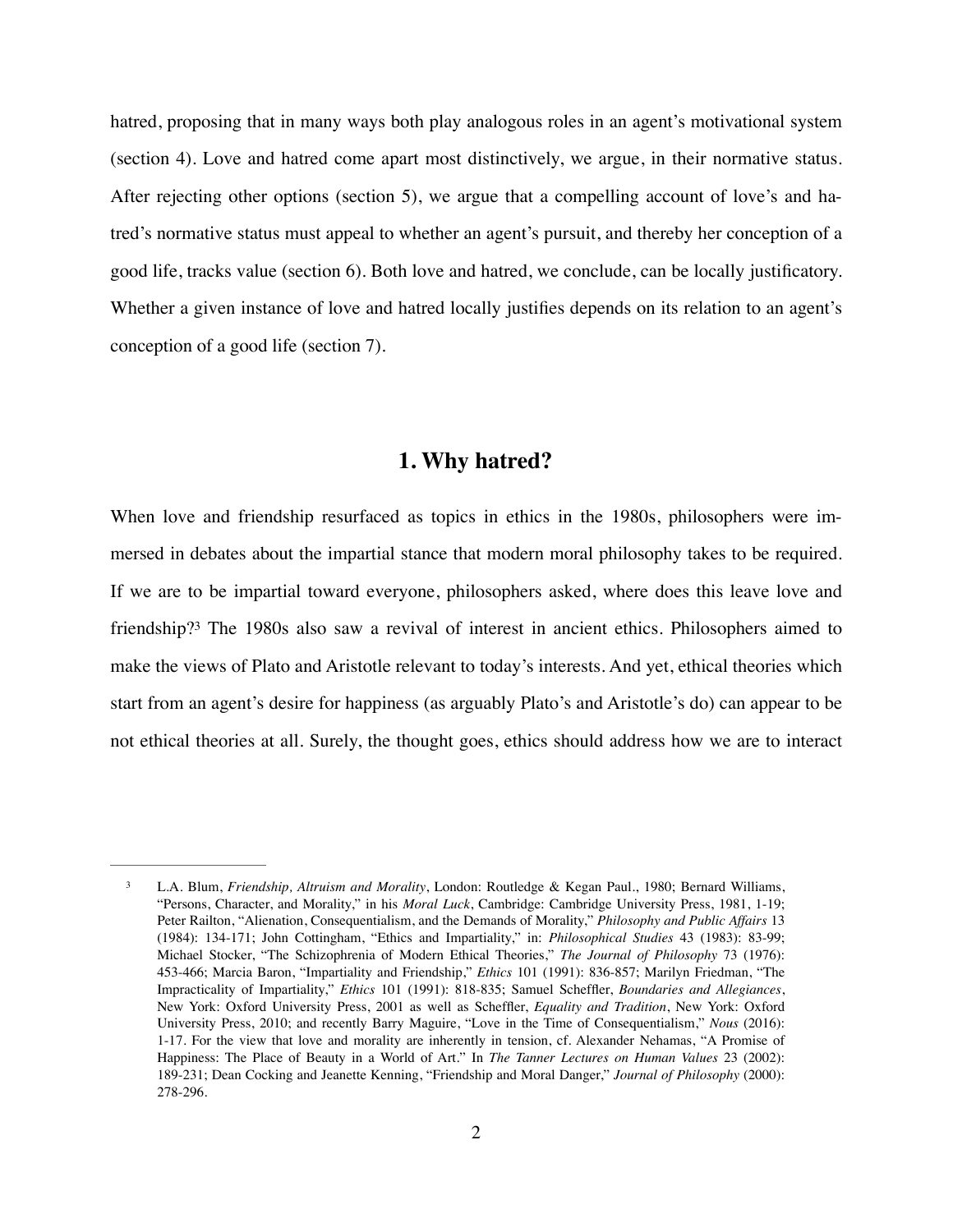<span id="page-2-6"></span><span id="page-2-5"></span>with others[.](#page-2-0) This objection, too, prompted renewed interest in friendship and love.<sup>[4](#page-2-0)</sup> Ancient ethics, it was argued, captures sociability by attending to the roles of love and friendship—and more generally, relationships and responsibilities—in human life.<sup>5</sup> The two late 20th century debates have much in common. In both instances, a prominent outlook in ethics seemed to neglect the positive roles love and friendship play in human action. Work on friendship and love responds to this lacuna, which goes some way toward explaining how philosophers came to overlook hatred. In effect, only those attitudes were analyzed that have some claims to being ethically praiseworthy.[6](#page-2-2)

<span id="page-2-7"></span>Against this trend, one may insist that hatred should be studied because like love it is a real, and forceful, feature of everyday life. With respect to other features of social and political life, philosophers have argued that the study of ideals may not be sufficiently sensitive to real-life dynamics. For example, Elizabeth Anderson and others argue that racial inequality may not show up in traditional theories of equality. And yet it seems far-fetched that political philosophy be oblivi-ous to it.<sup>[7](#page-2-3)</sup> Philosophy, then, should analyze entrenched inequalities directly, rather than suppose that all we need to know about inequality can be derived from an ideal theory of equality[.](#page-2-4)<sup>8</sup> Analogously, we submit, the study of hatred may lead to insights that the analysis of love by itself

<span id="page-2-9"></span><span id="page-2-8"></span><span id="page-2-0"></span><sup>&</sup>lt;sup>[4](#page-2-5)</sup> John Cooper's "Aristotle on the Forms of Friendship" (1977) and "Friendship and Good in Aristotle" (1977), both reprinted in his *Reason and Emotion* (Princeton: Princeton University Press, 1999), 312-335 and 336-355, spearheaded this trend. In an interview on December 2, 2016, at the occasion of his retirement, John Cooper was asked what prompted his interest in friendship. In reply, he said that John Rawls challenged Cooper's aim to make ancient ethics a viable interlocutor today. Rawls argued that it seemed the agent of ancient ethics is just concerned with her own life. Cooper, by his own account, wrote his influential papers in reply to Rawls's challenge.

<span id="page-2-1"></span>Scholars turned to Plato's *Lysis* and *Symposium*, Books VIII and IX of Aristotle's *Nicomachean Ethics* on [5](#page-2-6) friendship, and the Stoic claim that wise persons are each others friends (cf. Vogt, *Law and Reason*, New York: Oxford University Press 2008, chapter 3).

<span id="page-2-2"></span><sup>&</sup>lt;sup>[6](#page-2-7)</sup> Though Frankfurt (2006) departs in many ways from standard approaches in moral philosophy, he too does not include hatred in his analysis.

<span id="page-2-3"></span>Elizabeth Anderson, "What is the Point of Equality?" Ethics 109 (1999): 287-337, and *The imperative of* [7](#page-2-8) *integration*, Princeton University Press, Princeton, 2010.

<span id="page-2-4"></span>The Urtext of ideal political philosophy, Plato's *Republic*, goes some way toward addressing these concerns. [8](#page-2-9) Two out of the ten books of the *Republic*, VIII and IX, aim to understand perfect injustice as well as imperfectly unjust conditions.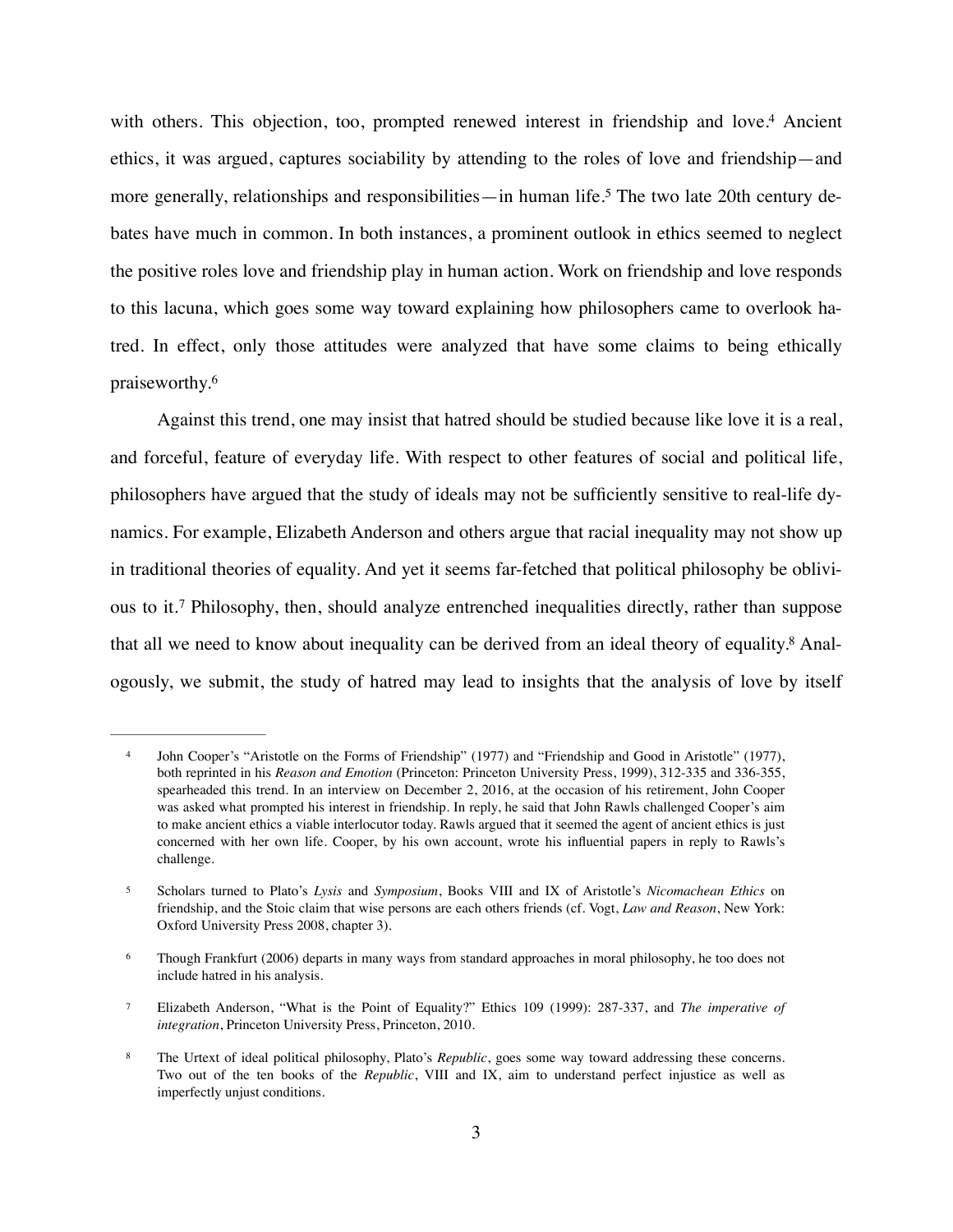<span id="page-3-2"></span>may not bring to light. With this proposal we do not set out to vindicate hatred. Instead we suggest that love is better understood if examined jointly with its counterpart[.9](#page-3-0)

<span id="page-3-3"></span>Why not go all the way and ask whether hatred is in itself a valuable attitude, if only it has the right object? The Christian tradition and modern virtue ethicists tend to hold that it is virtuous to love the good and hate the bad.[10](#page-3-1) Hatred, according to this tradition, is the attitude one *should* display toward the bad, just as love is the attitude one should display toward the good. Do we simply presuppose that this conception of virtue is misguided? One part of our response is terminological. We suspect that some proponents of the love/hate conception of virtue understand hatred in a less robust way than we do, taking it just to be a con-attitude. We concede that, on any plausible conception of virtue, a good person has con-attitudes toward the bad. The notions of love and hatred that seem compelling to us, however, pick out more forceful motivations. Hatred, we argue, is bound to have a deep impact on an agent's psychology, structuring her motivations to a significant extent. Accordingly, the idea that the good person hates the bad becomes rather implausible. Given the way the world is, most people being in one way or another less than virtuous, an agent who hates vice has ample opportunity to do so. If the virtuous agent hates the bad, and if hatred is the forceful motivator we think it is, this agent is destined to be consumed by manifold and pervasive hatred. This, we take it, makes for an implausible conception of virtue.

<span id="page-3-0"></span><sup>&</sup>lt;sup>[9](#page-3-2)</sup> Cf. Cass Sunstein's work on the question on disagreement and group polarization, "The Law of Group Polarization." *The Journal of Political Philosophy* 10 (2002): 175-195, and "Why They Hate Us: The Role of Social Dynamics," *Harvard Law and Public Policy Journal* 429 (2002): 429-440.

<span id="page-3-1"></span><sup>&</sup>lt;sup>[10](#page-3-3)</sup> Augustine, David Hume, and more recently Tom Hurka accept this view. In *Letter* 211, Augustine speaks with seeming approval of *odio vitiorum*, hatred of vices. On Hume, cf. Christine Korsgaard, "The General Point of View: Love and Moral Approval in Hume's Ethics," *Hume Studies* 25 (1999): 3-41. Hurka defends this conception of virtue in *Virtue, Vice, and Value,* Oxford: Oxford University Press, 2001. G.E. Moore calls hatred a vice in *Principia Ethica* (1903, V §126); at the same time, he seems to think that if wickedness already exists, it is an appropriate object of hatred (V, §133). In ancient ethics, the picture is less clear. In accounts of education to virtue, for example in Plato's *Laws* (653b-c and 654 c-d) as well as some passages in Aristotle (*NE* III.11, X.1, IV. 3 and 8), taking pleasure and pain in what one ought to take pleasure and pain in is also described as loving the good and hating the bad or vice. At the same time, in-depth discussions of virtue acquisition as acquisition of the right affective attitudes work primarily (*Republic* II-III) or exclusively (*NE* II. 1-6) with pleasure/pain terminology (disliking the bad, etc.). The Stoics explicitly reject hatred as a tumultuous and irrational state of mind. Their set of rational emotions (the emotions of a wise agent) contains analogues to three out of four basic passions: the wise person has affective attitudes to present goods, to future goods, to future bads (attitudes of caution), but not to present bads. "Moral hatred" at times figures in the discussion of the Christian virtue of mercy. Cf. Jeffrie C. Murphy and Jean Hampton (eds.), *Forgiveness and Mercy* (Cambridge: Cambridge University Press, 1988.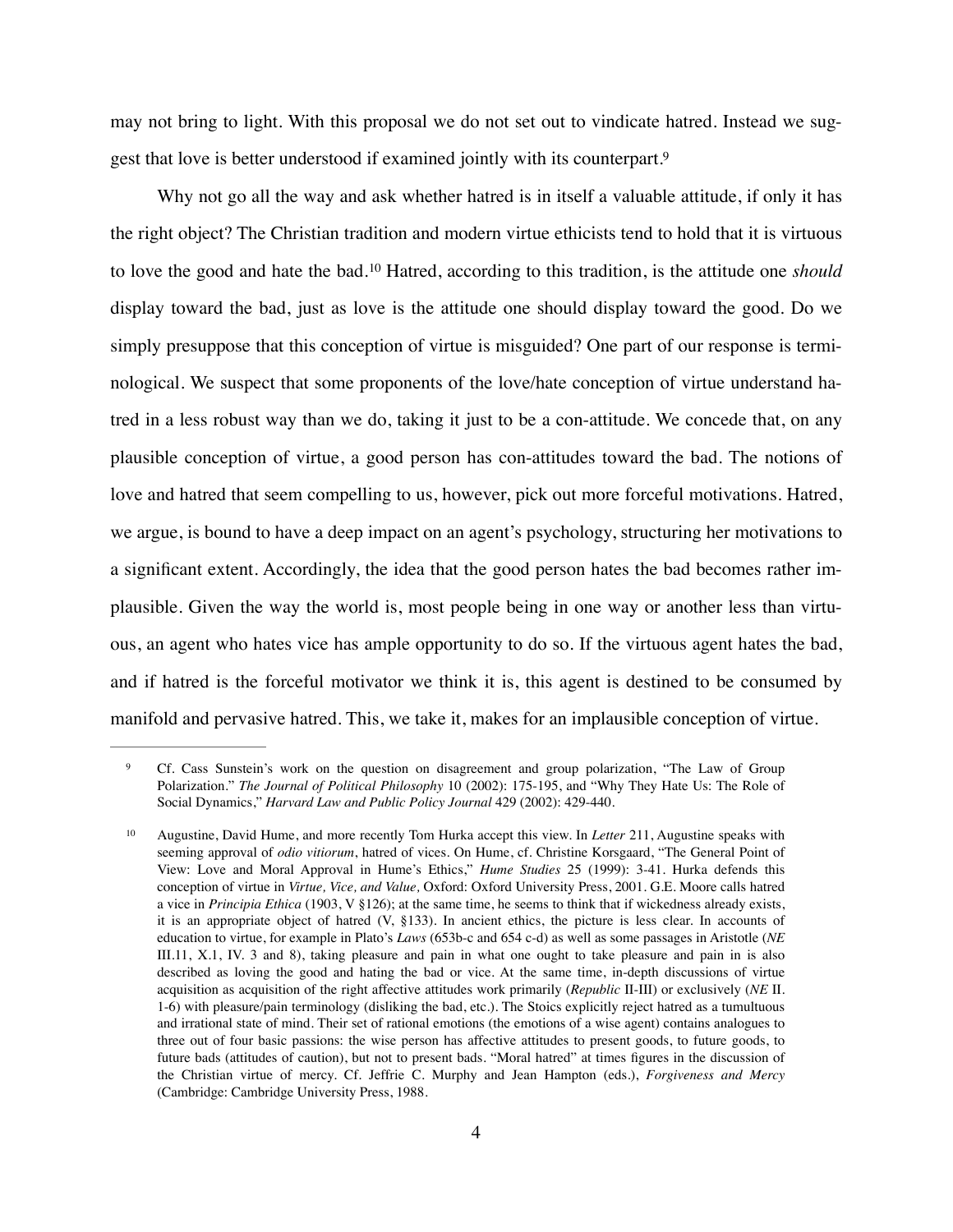<span id="page-4-6"></span><span id="page-4-4"></span>The other part of our response appeals to everyday intuitions. Today hatred is often (and in our view rightly) seen as an attitude that negatively affects the hating agent's psychology as well as social and political interactions. Hatred, as these things are colloquially put, eats away at an agent's state of mind and at the social fabric. This idea is invoked, for example, when hate-crimes are found to be particularly heinous[.](#page-4-0)<sup>[11](#page-4-0)</sup> The destructive effects of hatred appear to us reflective of its very nature; its bad effects do not show hatred to be bad in merely instrumental fashion[.](#page-4-1)<sup>[12](#page-4-1)</sup> This is analogous to ways in which virtue shapes an agent's state of mind and psychology in positive ways. The effects of virtue are not mere instrumental reasons for valuing it. They reflect the very nature of virtue.<sup>[13](#page-4-2)</sup> In this sense, we shall assume that hatred is bad, in a manner that blends the inherent and the instrumental: it is bad on account of the effects it has by its very nature. For now, we consider this a hypothesis. As we proceed to give an account of love and hatred and their objects, it may turn out that though in general hatred is bad, some instances of hatred are less bad than others; some may be harmless; and some may on the whole not be objectionable.

## <span id="page-4-7"></span><span id="page-4-5"></span>**2. Opposites**

Love and hatred are opposites.<sup>[14](#page-4-3)</sup> Perhaps the most basic thing to say in a joint theory of love and hatred is that they differ from each other via their relation to another pair of opposites: the good

<span id="page-4-0"></span><sup>&</sup>lt;sup>[11](#page-4-4)</sup> The law recognizes hate crimes as special cases, in part based on the assumption that such crimes have social and political repercussions beyond the immediate effects on the victim.

<span id="page-4-1"></span><sup>&</sup>lt;sup>[12](#page-4-5)</sup> Plato's *Republic* proposes that justice is by itself good insofar as it is good-making (cf. especially 357a-358a). This view cuts across today's distinction between inherent and instrumental value. There are effects of goodness that are reflective of its nature. To value goodness on account of these effects is to value goodness inherently.

<span id="page-4-2"></span><sup>&</sup>lt;sup>[13](#page-4-6)</sup> This is how the goodness of virtue is spelled out throughout ancient ethics: as being good for the state of mind or soul of the agent who is virtuous and analogously, as being good for (sustaining, ordering, etc.) a society.

<span id="page-4-3"></span><sup>&</sup>lt;sup>[14](#page-4-7)</sup> We shall use the notion of opposite in a way that observes the difference between contradictories and opposites. Love and non-love are contradictories; love and hatred are opposites. Elie Wiesel famously said that indifference is the opposite of love and the "epitome of evil" (US *News & World Report*, 27 October 1986). The question of how his notion of indifference relates to hatred goes beyond the purposes of this paper.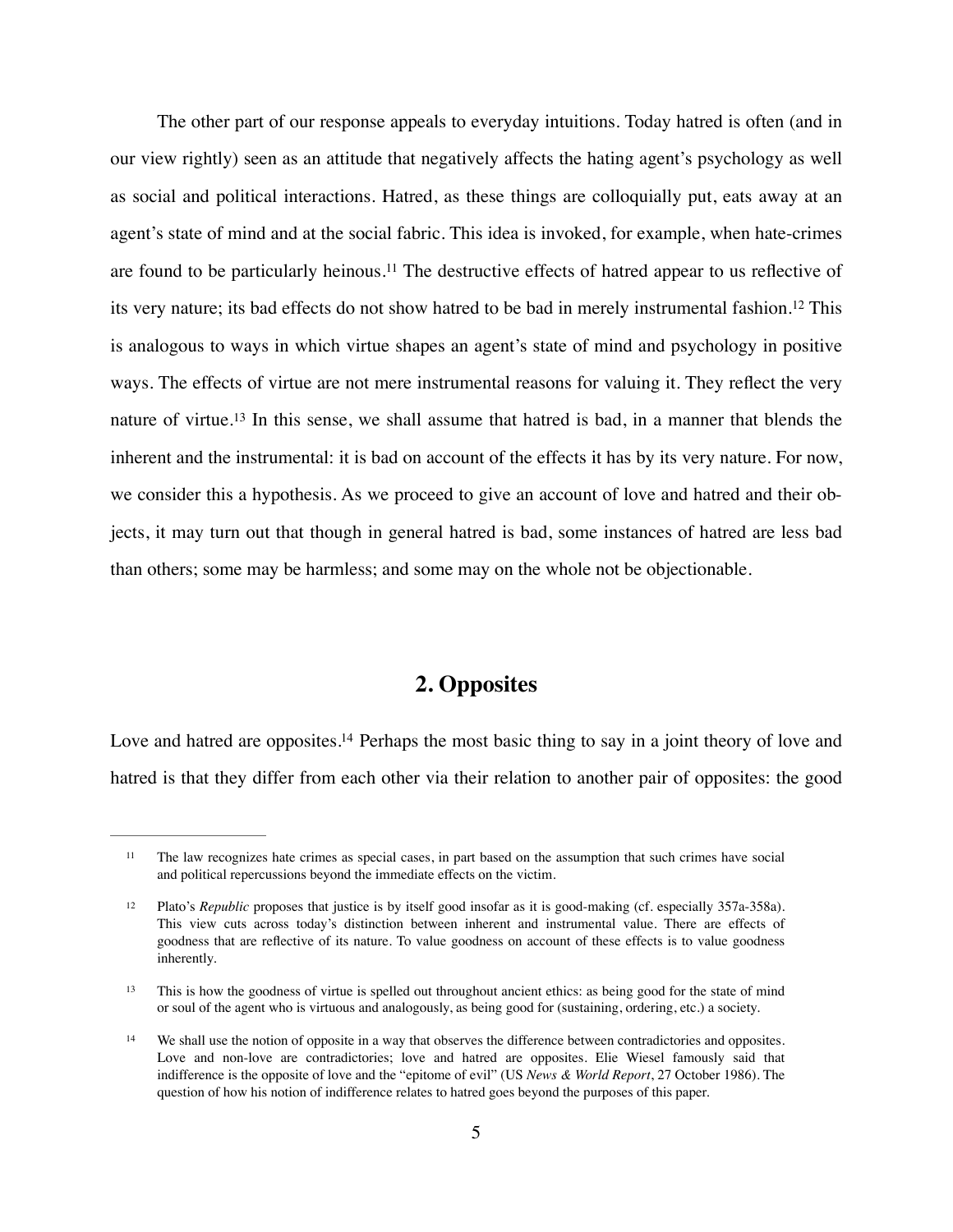<span id="page-5-7"></span><span id="page-5-6"></span><span id="page-5-5"></span>and the bad. With respect to the good and the bad, philosophers are sometimes attracted to an idea Augustine explores: that the bad is merely the privation of the good.<sup>[15](#page-5-0)</sup> The bad, on this proposal, is not as fundamental a property as the good. Instead it is the absence of the good. On a scale, the thoughtgoes, things are getting worse the more they fail to be good.<sup>[16](#page-5-1)</sup> Whether or not this idea is compelling is not our present topic.[17](#page-5-2) We invoke it in order to make an observation about opposites: they can be thought to relate to each other in more than one way. With respect to privations, there are three options for how a pair of opposites A and B may relate: (i) B is A's privation, but A is not B's privation; (ii) A and B are each others' privations; (iii) A is not the privation of B and B not the privation of  $A<sup>18</sup>$  $A<sup>18</sup>$  $A<sup>18</sup>$  Love and hatred, we submit, are of the third sort: neither is the privation of the other. This matters for the method by which love and hatred are to be studied. If hatred is not the privation of love, an account of hatred can not, or not entirely, be given in the terms that a theory of love supplies. This leaves space for asymmetry: love and hatred may differ in such a fashion that not every insight into love translates into an insight into hatred, and *vice versa*.

<span id="page-5-8"></span>Along these lines, compare love and hatred to pleasure and pain. Theorists of pleasure and pain tend to propose joint accounts for some, though not for all, aspects in the analyses of pleasure and pain. In discussions of virtue acquisition, the habituation of pleasure and pain attitudes is addressed jointly.<sup>[19](#page-5-4)</sup> At the same time, it has been argued that pleasure and pain make different contributions to well-being; that the experiences of pleasure and pain are mediated by different

<span id="page-5-9"></span><span id="page-5-0"></span>Cf. Augustine's *Confessions* (2.8.16.). Cf. *City of God*, Part 2, Book XII.6-7 on abandonment of the good and [15](#page-5-5) the evil will.

<span id="page-5-1"></span><sup>&</sup>lt;sup>[16](#page-5-6)</sup> Another option for a scalar account has been defended by John Broome, who argues that the good simply is that which is better than something else. "Goodness is reducible to betterness" (reprinted in his *Ethics out of Economics*, Cambridge: Cambridge University Press, 1999). We are grateful to Ralph Wedgwood for discussion of this position.

<span id="page-5-2"></span>On bad and evil, cf. Hannah Arendt, *The Origins of Totalitarianism*, New York: Harcourt Brace Jovanovich, [17](#page-5-7) 1968; M.G. Singer, "The Concept of Evil," *Philosophy* (2004) 79: 185-214; Russ Shafer-Landau, *Whatever Happened to Good and Evil?* (New York: Oxford University Press, 2004); Luke Russell, *Evil: A Philosophical Investigation* (Oxford: Oxford University Press, 2014).

<span id="page-5-3"></span> $18$  (i) is exemplified by the privative account of good and bad; (ii) is exemplified by Epicurus' account of pleasure and pain, which defines each as the absence of the other; (iii) is exemplified by desire and aversion.

<span id="page-5-4"></span>Classical treatments of this kind include Plato's *Republic* II-III and Aristotle's *Nicomachean Ethics* II.1-6. [19](#page-5-9)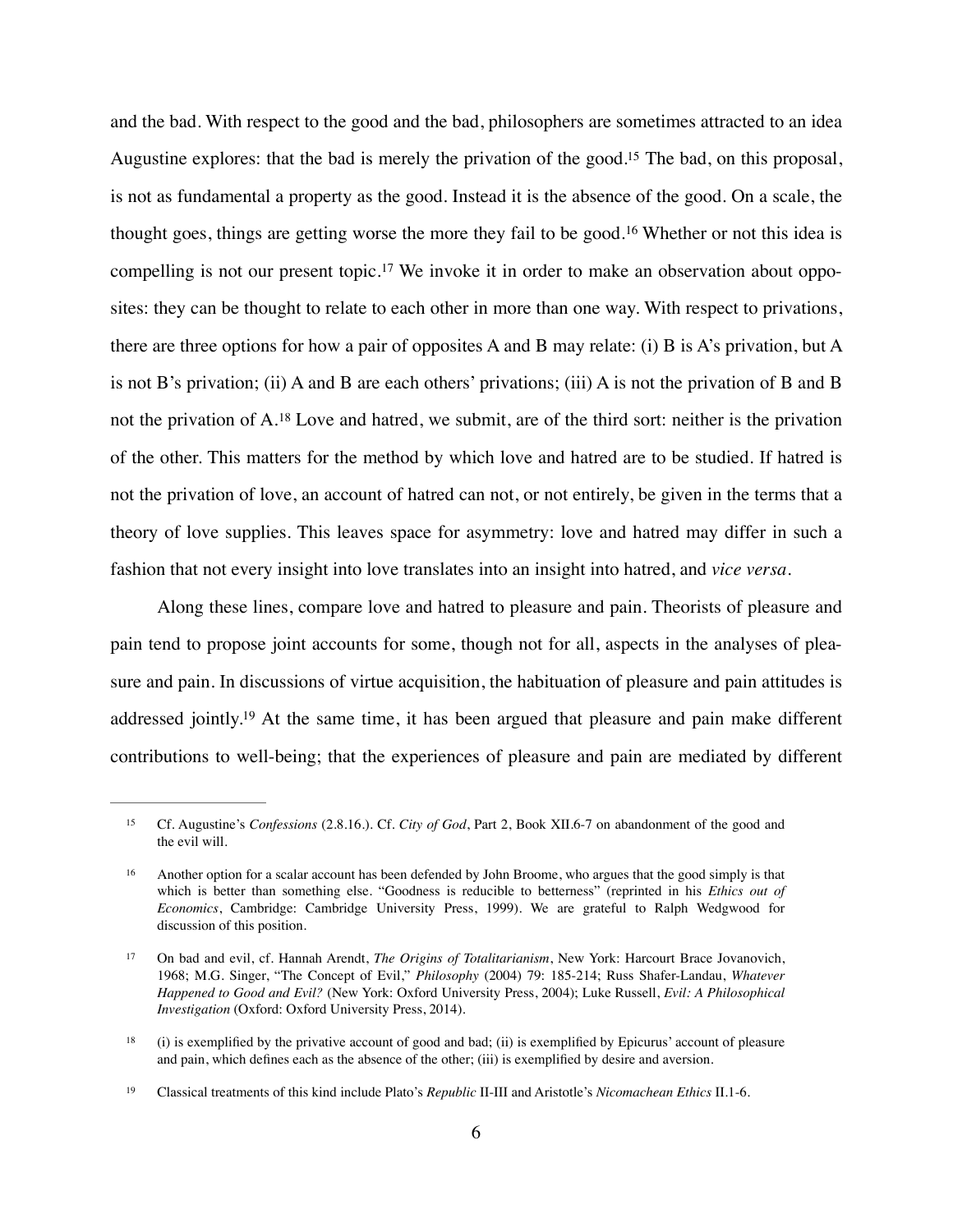<span id="page-6-4"></span><span id="page-6-3"></span>cognitive systems; and that pleasure and pain bear different relationships to our motivational sys-tems.<sup>20</sup> Pleasure and pain are also studied together as the kinds of (dis)values they are[.](#page-6-0) Here too, however, not everything that applies to pleasure may apply conversely to pain, and *vice versa*. For example, Thomas Nagel thinks that the pain of other people provides us with immediate reason to help them avoid or counteract it. We do not have the same immediate reason to help others sustain or attain pleasure.<sup>[21](#page-6-1)</sup> Relatedly, Nagel thinks that, even though to inflict pain on someone can all things considered be the right thing, the inherent badness of pain makes it psychologically hard. This psychological difficulty, Nagel says, captures a normative truth. In his metaphor, to intentionallyinflict pain is like swimming against the normative current.<sup>[22](#page-6-2)</sup> In sum, theorists find it conceivable that, even though pleasure and pain are usefully studied together, there are insights to be gained about pleasure that do not have analogues in pain or implications for pain, and the other way around.

<span id="page-6-5"></span>This is roughly what we suggest for love and hatred. We propose that a joint account of love and hatred should cover what is analogous in both. Beyond this there are theoretical insights into love that have implications for hatred, and the other way around. And some features of love and hatred are specific to each. This asymmetry is important to our proposal. Similar to Nagel's idea of a normative current, we assume that love and hatred are not simply on par. This means, *inter alia*, that even if there were situations where hatred is an appropriate attitude, these would be situations where agents swim against the normative current; or in less fancy terms, hatred's association with the bad taints such cases regardless.

<span id="page-6-0"></span>Adam Shriver, "The Asymmetrical Contributions of Pleasure and Pain to Subjective Well-Being," *Review of* [20](#page-6-3) *Philosophy and Psychology* 5 (2014): 135–153. Cf. K.C. Berridge and M.L. Kringelback, "Pleasure System in the Brain," *Neuron* 86 (2015); Guy Kahane "Pain, Dislike, and Experience," *Utilitas* 20 (2008).

<span id="page-6-1"></span>*The View from Nowhere* (New York, Oxford University Press, 1986), p.160-161 and 170. [21](#page-6-4)

<span id="page-6-2"></span> $(1986)$ , p. 182.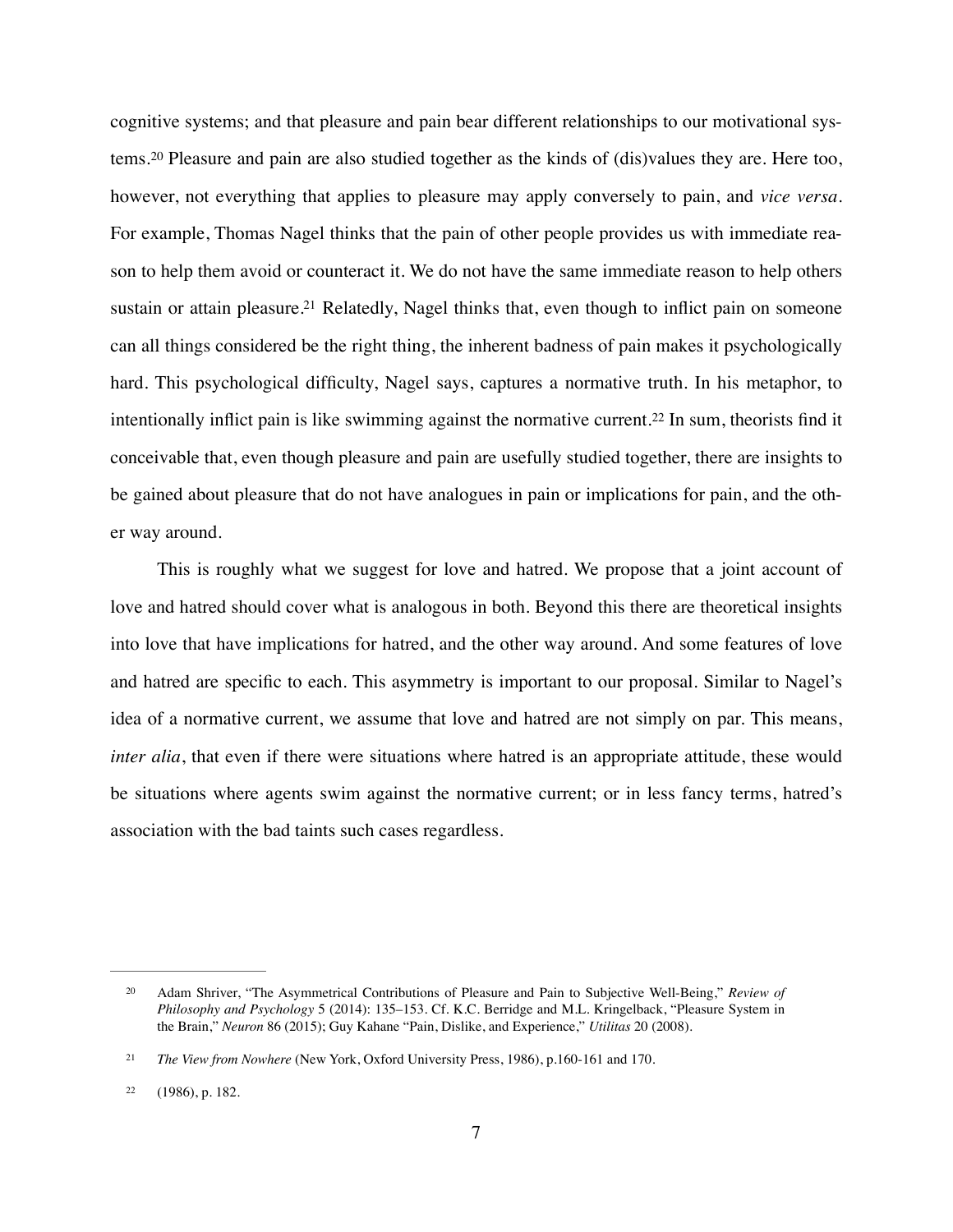#### <span id="page-7-6"></span><span id="page-7-5"></span><span id="page-7-4"></span>**3. Broad Notions of Love and Hatred**

Traditional theories of love tend to focus on person-directed love. In our account, love and hatred for persons are important, though by no means the only genuine instances of love and hatred. Nevertheless, we take on board an implication that three traditional theories of person-directed love share. The Love All Theory says that one should love all human beings. A good person, it is argued, loves everyone and aims to benefit everyone[.](#page-7-0)<sup>[23](#page-7-0)</sup> This implies that one should hate no one. The Love For Persons Theory reacts to a perceived problem in the Love All Theory. Presumably, human beings simply do not have sufficient psychological energy to love everyone[.24](#page-7-1) But everyone deserves to be loved, for what makes people adequate objects of love is their personhood. In loving some people—those whose value as persons one is sensitive to—one loves some of all; and all are in principle love-worthy.<sup>[25](#page-7-2)</sup> The Love For Persons Theory, thus, also implies that one should hate no one. Finally, the Partiality Theory says we love those who we are partial to, while we are to be impartial toward the rest.<sup>26</sup> It too implies that one should hate no one[.](#page-7-3) Arguments explored in these traditions could be rehearsed, about the nature of goodness, the value of each person, and so on. But we shall take the common ground between these views on board without further argument: one should not hate any persons. This does not supply sufficient reason, however, to adopt the view that hatred is always wrong. As noted a moment ago, some philosophers think one should hate the bad, where this is understood to be vice or disvalue. Similarly, it is not clear that a person could not blamelessly hate, say, broccoli.

<span id="page-7-7"></span><span id="page-7-0"></span>This view is defended, for example, in Plato's *Republic*. Cf. Vogt "Freundschaft, Unparteilichkeit und [23](#page-7-4) Feindschaft," *Deutsche Zeitschrift für Philosophie* (4/2001): 517-532.

<span id="page-7-1"></span><sup>&</sup>lt;sup>[24](#page-7-5)</sup> On the difficulty of formulating an account of love that accommodates both love for all and love for specific persons, cf. Smith (2016).

<span id="page-7-2"></span>Christine Korsgaard, "Creating the Kingdom of Ends," *Philosophical Perspectives* 6 (1992), 305-332; J. David [25](#page-7-6) Velleman, "Love as a Moral Emotion," *Ethics* 109 (1999): 338-376; Elijah Millgram, "Kantian Crystallization," *Ethics* 114 (2004): 511-513.

<span id="page-7-3"></span><sup>&</sup>lt;sup>[26](#page-7-7)</sup> This view is implied in much of the 1980s and 90s discussion about morality and impartiality (cf. footnote 5). Augustine articulates another concern: one should not love human beings in ways that are in conflict with a more significant love for God. Cf. Augustine *Confessions* IV. iv(7) – xv (24).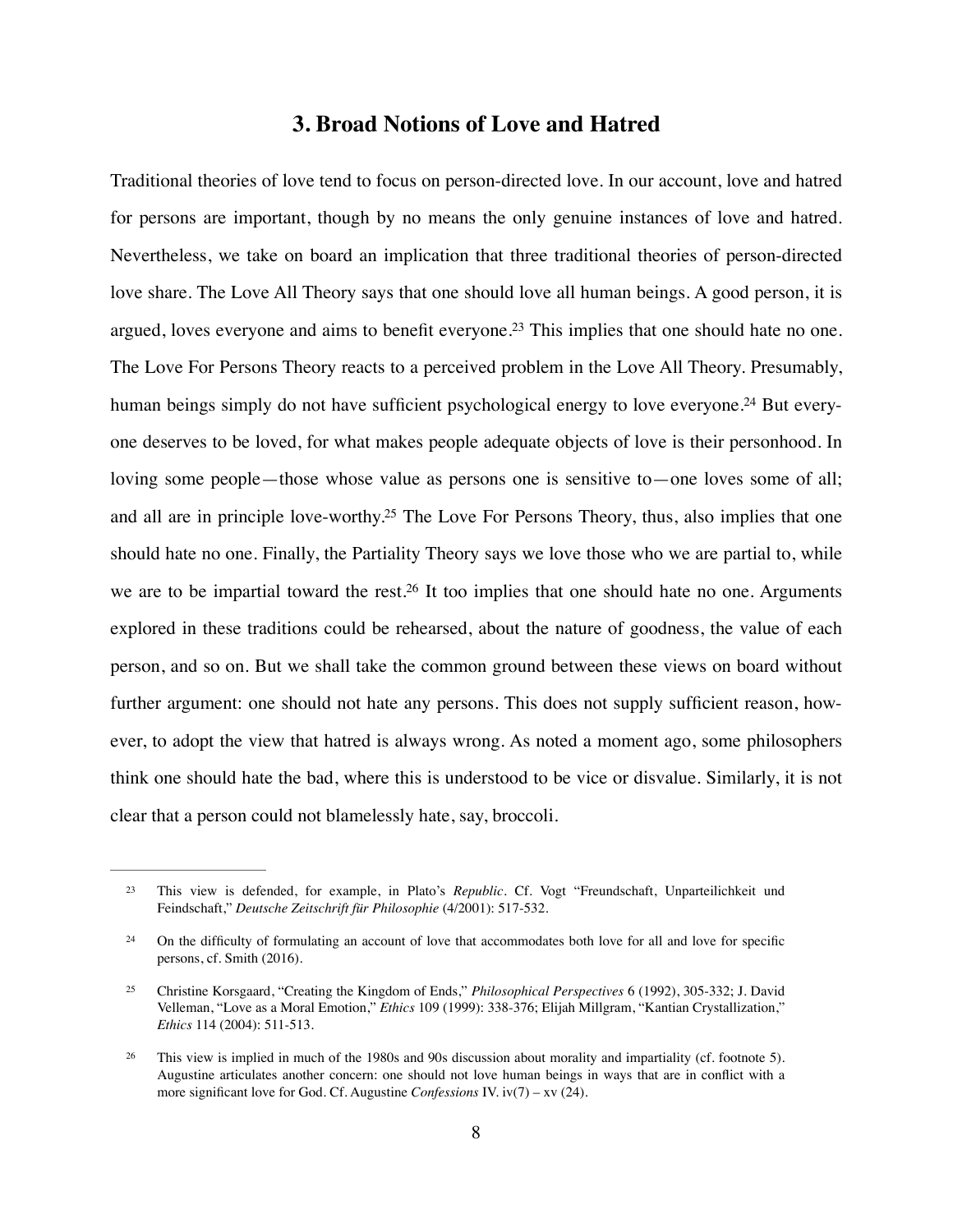<span id="page-8-2"></span>That is, a theory of love and hatred needs to cast the net more widely. One can love and hate not only persons, but also activities, objects, and (dis)values. For example, one can love hik-ing and hate mowing the lawn[.](#page-8-0)<sup>[27](#page-8-0)</sup> One can love one's house and hate one's office. One can love justice and hate arrogance. Moreover, the relevant notion of objects is broad, such that it includes not only artifacts, but also natural entities, artwork, and culturally defined objects. One can love trees and hate snakes, love a given painting and hate a given song, love one's sports team's colors, hate a political movement's symbolism, and so on and so forth.

<span id="page-8-3"></span>Beyond this, love of pursuits is a central element of human motivation. In deciding what to do with one's life, one ideally finds something one loves.<sup>[28](#page-8-1)</sup> Often this is difficult, because one may not know what one loves and because circumstances limit one's choices. Nevertheless, people often hope to find something—a line of work, a field of study, etc.—the pursuit of which is sustained by love. A designer may say she loves making clothes her clients look great in, a judge's face lights up when she talks about her love for the law, a gardener loves when trees and bushes and flowers grow and look a certain way, and so on. Insofar as love fuels pursuits, it shapes what kinds of lives agents aim to lead. Love as the motivation of pursuits is a complex and comprehensive kind of love. It typically involves other loves.

Consider the pursuit of being a good parent, one of the more widespread pursuits that center on person-directed love. A person may very much want to have a family. She may wish to have children, or adopt children, perhaps also wishing to have a partner with whom to share parenting. Related to loving her children, she loves activities where she spends time with them. She comes to love objects that relate to them, say, the music that her teenage kids introduce her to. She loves values related to raising her children as decent people, and perhaps also values related to the kind of learning and experience she gains from raising children. Or consider a photographer who for 50 years makes photographs in Yosemite National Park. He falls in love with the

<span id="page-8-0"></span>[<sup>27</sup>](#page-8-2) Smith (2016) offers a wide-ranging list of objects of love.

<span id="page-8-1"></span><sup>&</sup>lt;sup>[28](#page-8-3)</sup> Cf. Vogt (2017) on conceptions of a good life and the role of pursuits in motivation, esp. chapters 5 and 6.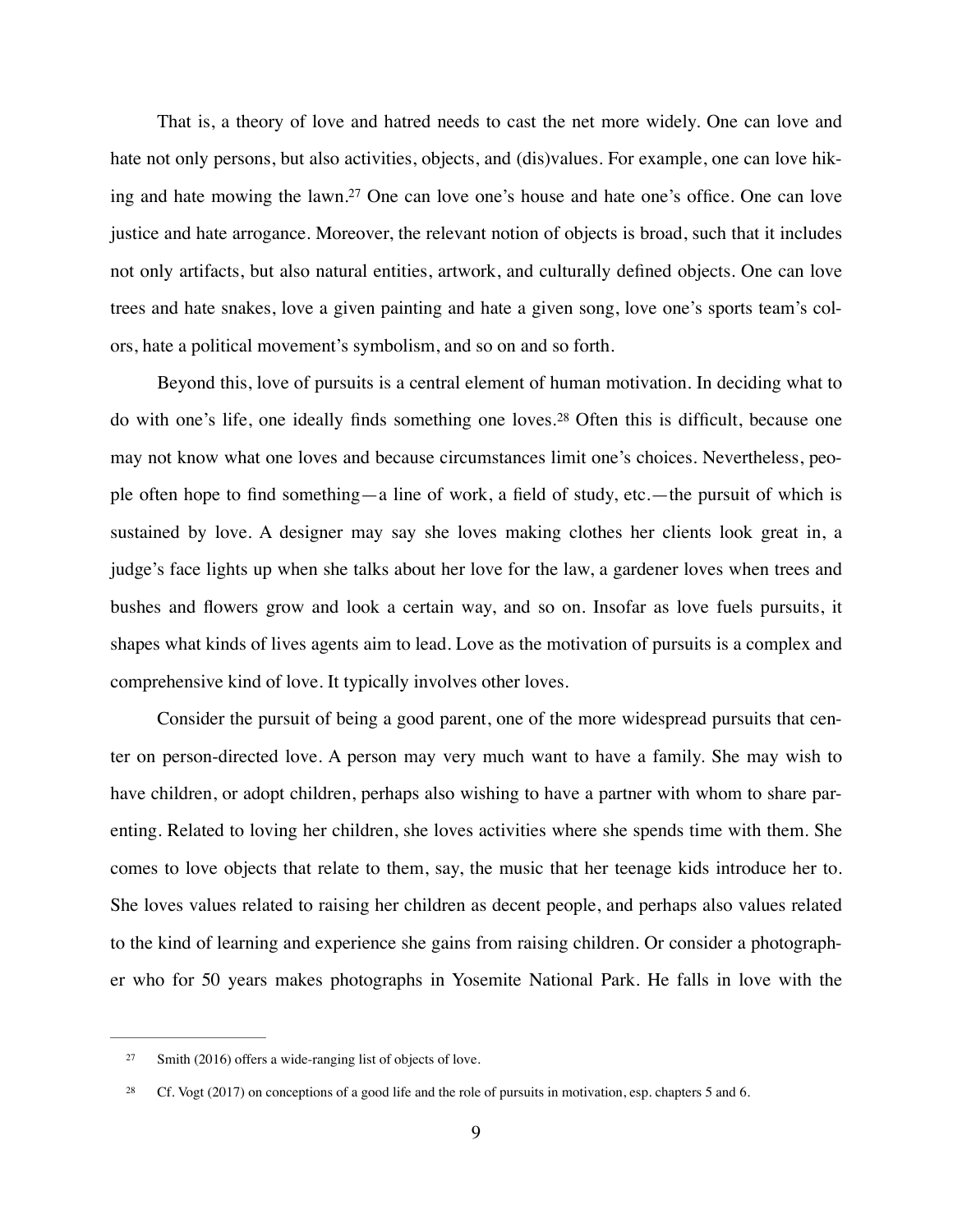<span id="page-9-2"></span>mountains at first sight and, with years of engaging as an artist with them, nature more generally. He loves the process of taking photos and printing the negatives in an ever more elaborate process, capturing the beauty of nature in prints that embody a distinct aesthetic[.29](#page-9-0) Both examples—parenting and photography—illustrate, we submit, a recognizable and pervasive feature of human motivation. Love of persons, activities, objects, and values may blend in a person's pursuit.

In all these respects, hatred is analogous. Hatred too can fuel pursuits, as when someone is actively involved in a political group motivated by hatred of some other group. In such pursuits, hatred of persons, activities, objects, and values (or perceived disvalues) may blend, just as love of persons, activities, objects, and values may blend in pursuits of love. Say, in the political case, the agent may hate not only members of an opposing group, but also activities she feels are imposed on her by this group; she may hate objects such as, say, places or symbols associated with the opposing group; the values of the opposing group may to her be hated disvalues.

## <span id="page-9-3"></span>**4. Love and Hatred: Analogues**

Here, then, is our account of love and hatred insofar as both play analogous roles in motivation.<sup>30</sup> It is intended as covering the broad range of cases of love and hatred we introduced, and is explicitly intended as minimal. More, and different things, will need to be said about different kinds of love—romantic love, parental love, love of activities, and so on. Moreover, it is not strictly speaking an account that puts forward necessary and sufficient conditions for love and hatred. This disclaimer matters because instances of love as well as instances of hatred can differ deeply from each other. Hence our elaboration on conditions (1)-(4) sketches tendencies and typical ef-

<span id="page-9-0"></span>Say, this photographer might be Ansel Adams. [29](#page-9-2)

<span id="page-9-1"></span>This analysis is indebted both to Samuel Scheffler's "Valuing" in his *Equality and Tradition: Questions of* [30](#page-9-3) *Value in Moral and Political Philosophy*, 15-40. Oxford: Oxford University Press, 2010; and to Plato's *Symposium* 199-207; cf. chapter 6 in Vogt (2017).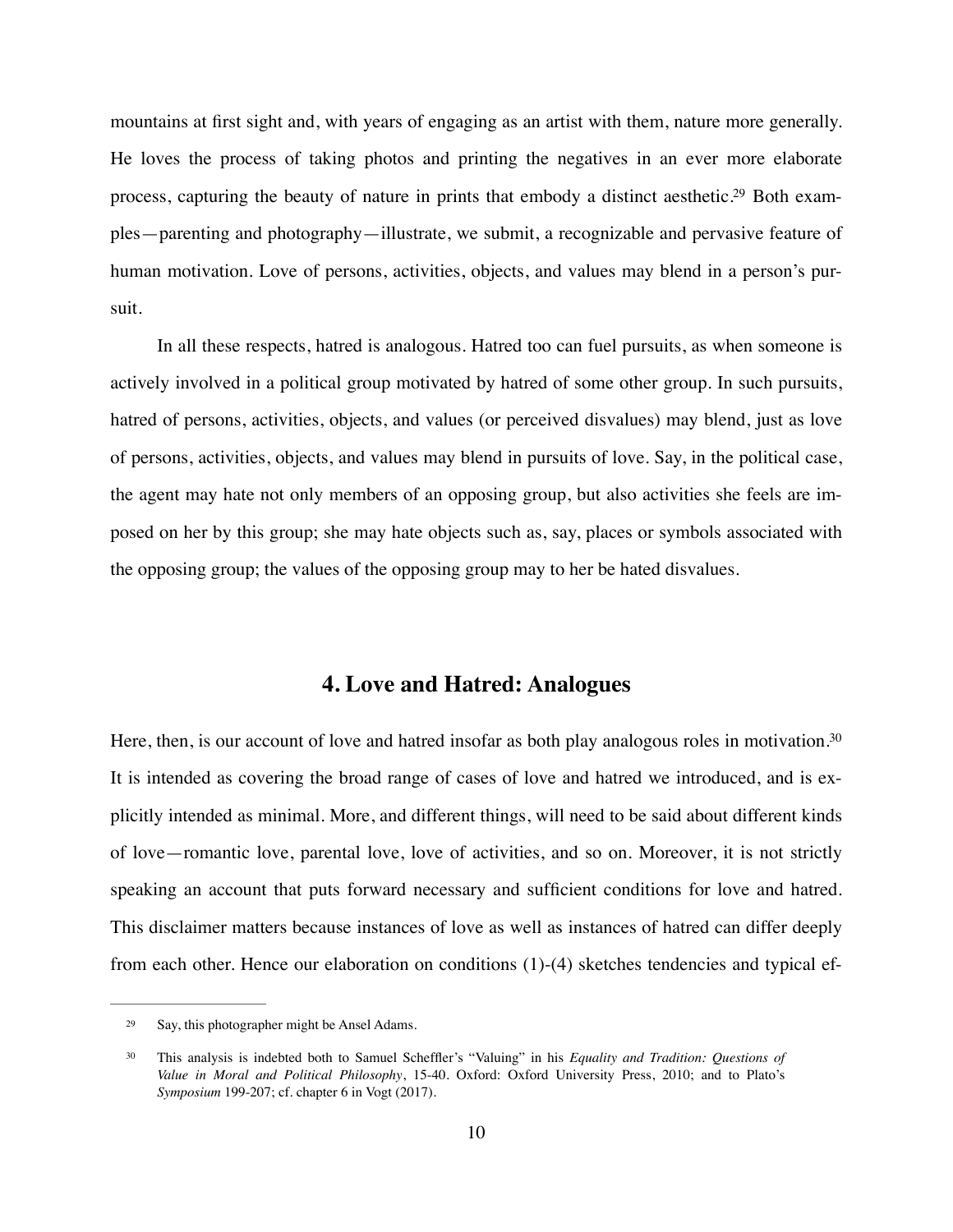fects; it does not claim that each of these tendencies and effects applies equally to all cases of love and hatred.<sup>[31](#page-10-0)</sup>

<span id="page-10-2"></span>When a person loves X, she

(1) relates to X,

(2) sees X in a positive light,

(3) experiences X-related features of situations as salient and overriding,

(4) has desires regarding X that affect her overall motivational system.

When a person hates X, she

(1) relates to X,

(2) sees X in a negative light,

(3) experiences X-related features of situations as salient and overriding,

(4) has desires regarding X that affect her overall motivational system.

Condition  $(1)$  states that, when someone loves or hates X, she relates to X. For example, an agent who loves justice relates to an ideal; someone who loves a birch tree in his garden relates to this tree; someone who loves painting loves an activity and/or the activity's characteristic outcomes. On the side of hatred, an agent who hates arrogance relates to a perceived disvalue; someone who hates her country's presumed enemies relates to these enemies; someone who hates mowing the lawn relates to an activity; and so on. These relationships can be reciprocal, as when two friends or enemies love or hate each other, or unreciprocated, as when someone loves the house she built or hates mowing the lawn. They can be hierarchical, as when a parent loves or hates their child, or non-hierarchical, as when siblings love or hate each other.

Condition (2) states that love and hatred target perceived value: what is seen as good and what is seen as bad[.](#page-10-1) We refrain from formulating  $(2)$  in terms of beliefs.<sup>[32](#page-10-1)</sup> Arguably it is possible

<span id="page-10-3"></span><span id="page-10-0"></span><sup>&</sup>lt;sup>[31](#page-10-2)</sup> This disclaimer reflects that the ancient-inspired framework we employ—according to which ethics is concerned with good human lives—is sensitive to human psychology. Accordingly, and to use an Aristotelian term, ethics is concerned with "for the most part regularities" rather than necessary or strict regularities. Cf. Vogt (2017), chapter 7.

<span id="page-10-1"></span>Relatedly, our account does not envisage reasons *for* love and hatred. Insofar as we are concerned with reasons, [32](#page-10-3) these are (in Frankfurt's terms) the reasons *of* love and hatred: the reasons that love and hatred may supply.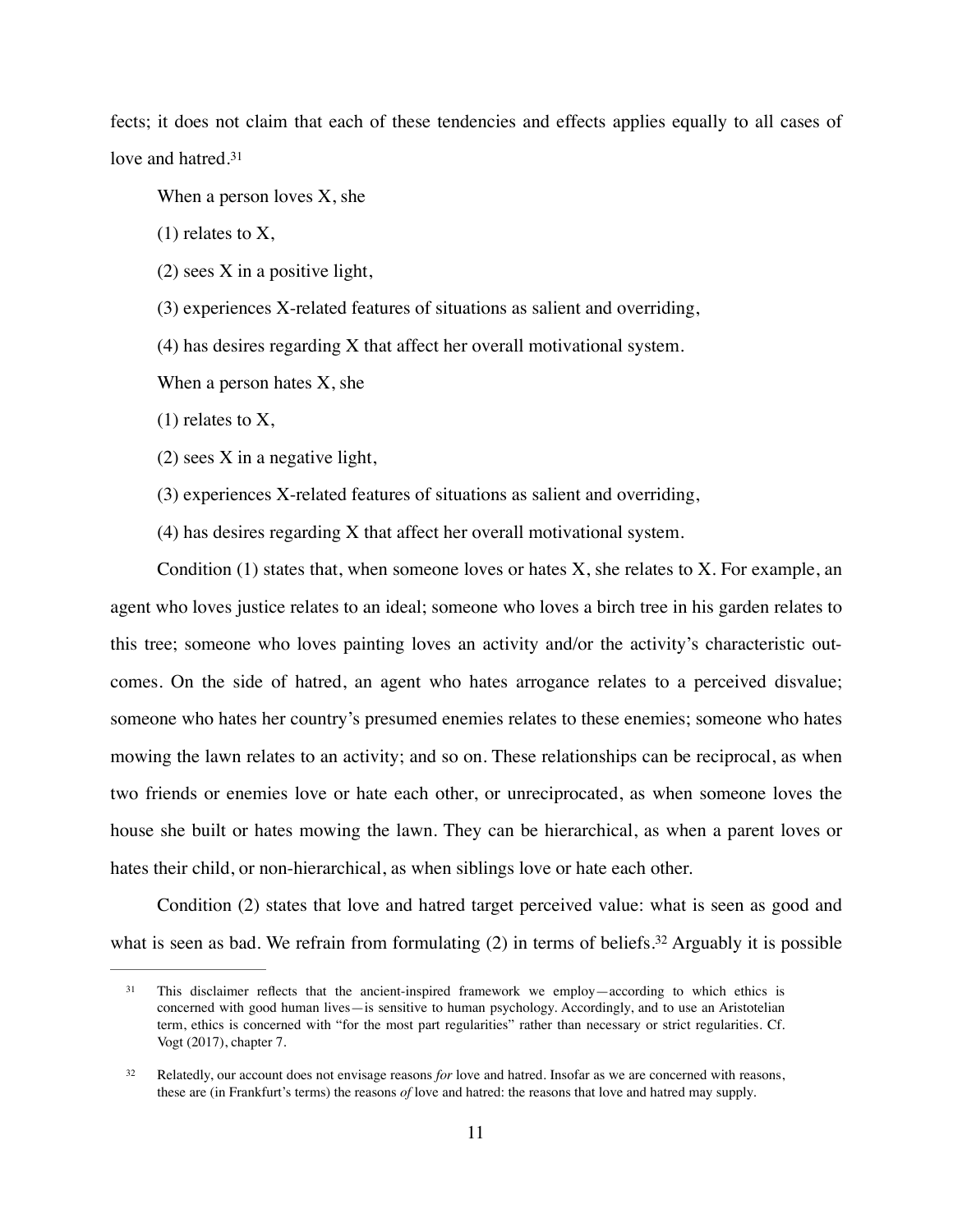to love something, and see it as good, without believing that it is good; or to hate something, and see it as bad, without believing that it is bad. For example, you can love your car and see it as good, and nevertheless realize that it is nostalgia which makes you hang on to a car that is so old that it has become unsafe; in other words, all things considered you believe it is not a good car. Similarly, one can hate broccoli and see it in a negative light and nevertheless refrain from believing that broccoli is bad. One may well realize that broccoli contains valuable nutrients. Yet still one hates broccoli. The way in which seeing in a good or bad light and believing to be good or bad can come apart matters because it is a resource for norms of love and hate. An agent may realize that she should shake off her love for an unsafe car or get over her hatred of broccoli. More generally speaking, one may feel normative pressure to adjust one's love- and hate-attitudes to one's considered value judgments.

<span id="page-11-1"></span>Condition (3) says that the agent experiences features of situations that relate to what she loves as salient and overriding.<sup>[33](#page-11-0)</sup> Here our account of love and hatred departs from an account of valuing and disvaluing. Arguably, (1) and (2) also apply to these: one relates to an object that one values or disvalues and sees it as good or bad. Still, an agent can value healthy food without loving healthy food; one can value playing tennis without loving it; one can disvalue healthy food without hating it; and one can disvalue tennis without hating it. Love and hatred are not simply strong instances of liking and disliking. One could like playing the piano very much without loving it; one could dislike one's piano teacher very much without hating him. Think of the phenomenon of liking someone else very much, and yet not being in love with him; sometimes people deplore that they cannot make themselves love someone whom, by all accounts, they like immensely. The difference between liking and love, and disliking and hatred, is not merely one of degree; it is also one in kind. Love and hatred differ from other attitudes that are some mix of evaluative and desiderative by being, as we will put this, fervent. "Fervent" is a figurative word, too fancy—almost—for philosophical analysis. And yet it is precisely the phenomenon that "fer-

<span id="page-11-0"></span><sup>&</sup>lt;sup>[33](#page-11-1)</sup> Our notion of salience is indebted to John McDowell's view that an agent's set of attitudes makes certain features of situations salient to her. "Virtue and Reason." *The Monist* 62 (1979): 331-350.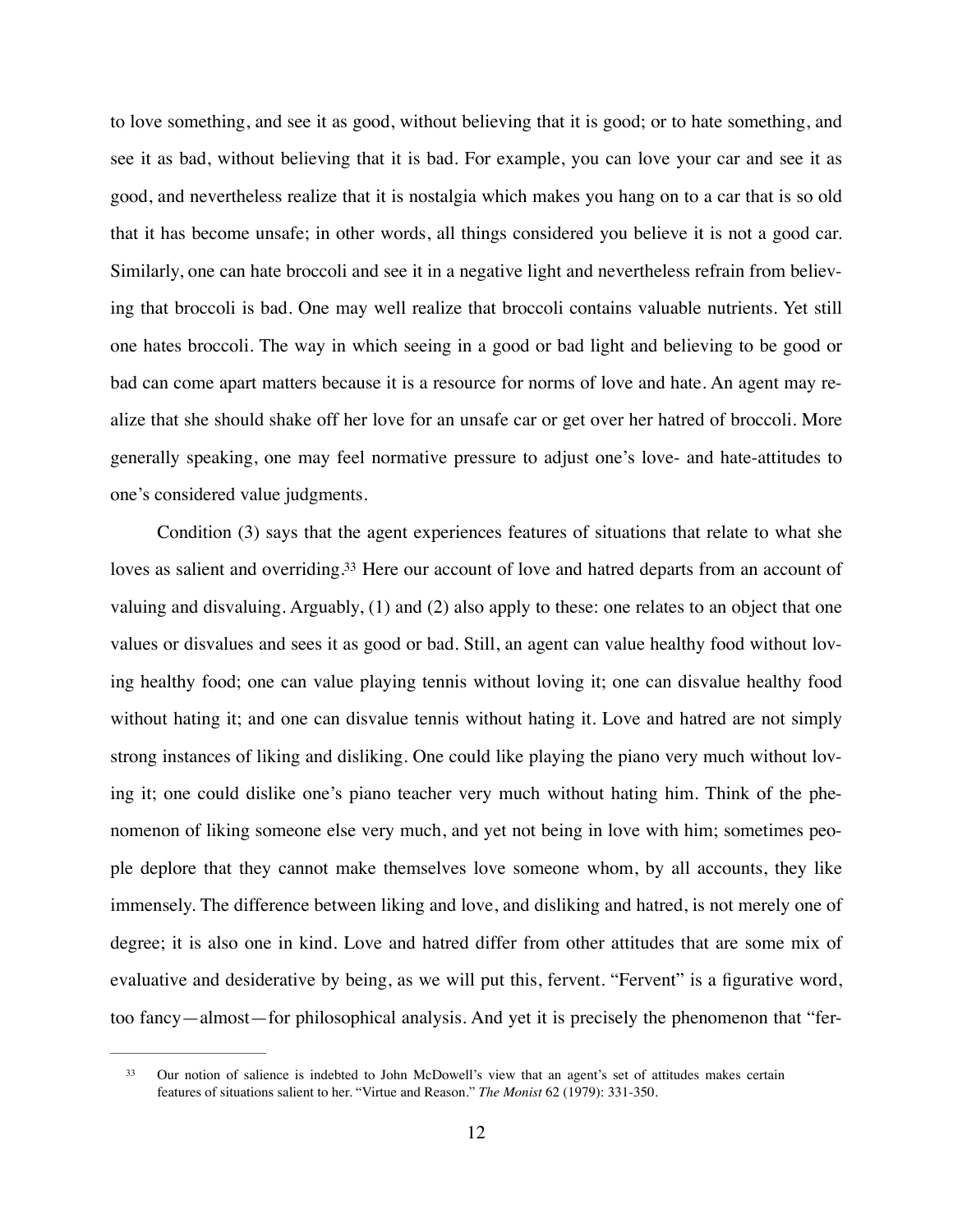vent" refers to that needs to be unpacked. Love and hatred are salient, steering attention and rearranging what is in the foreground of one's awareness. They have a burning presence in the mind, making other concerns bland or overriding how they are perceived.<sup>34</sup>

<span id="page-12-4"></span><span id="page-12-3"></span>The salience of love and hatred is intact whether or not it manifests in tumultuous ways. Deep and lasting love can be serene; some of the most drastic instances of hatred can be cold.<sup>35</sup> Features of situations that relate to the beloved or hated object are motivationally overriding. To take care of a beloved child, one may rearrange one's whole life, in ways one would not have considered viable prior to being a parent. To be able to create one's art, one may leave one's country, where otherwise one would have much reason to stay. Both love and hatred can make an agent's concerns narrow. Think of the person who, madly in love, no longer keeps in touch with her best friends. Similarly, a person who hates may find herself consumed by her hatred, to the extent that other concerns no longer have a grip on her. In saying that love and hatred override other motivations, we abstain from saying that they supply final reasons. On our account, love and hatred are not final sources of normativity. The appearance to this effect, of course, exists: the motivational force of love and hatred is uncompromising. But this felt necessity is not, or so we argue, normatively foundational.

<span id="page-12-5"></span>Condition (4), according to which love and hatred impact an agent's overall motivational system, is an alternative to views that focus either on occurrent desires or dispositional intentions[.](#page-12-2)<sup>[36](#page-12-2)</sup> Accounts that focus on one or the other underestimate, we submit, the ways in which love and hatred shape an agent's overall motivational system. First, love and hatred typically *structure* the agent's motivational system. They motivate pursuits, commitments, and other longterm features of agency. Thereby, they push other concerns to the periphery and inform any num-

<span id="page-12-0"></span><sup>&</sup>lt;sup>[34](#page-12-3)</sup> Aristotle says that things don't appear in the same way to the person who loves and the person who hates. For example, the person one loves seems to have done little or no injustice, while the opposite applies to the person one hates. *Rhetoric* 2.1.1377b30-1378a3. Berit Brogaard engages with recent empirical work on related effects of romantic love (*On Romantic Love*, Oxford: Oxford University Press 2015).

<span id="page-12-1"></span>An ancient example of long-standing hatred is Atreus's killing and cooking of Thyestes's sons. [35](#page-12-4)

<span id="page-12-2"></span>Niko Kolodny (2003, 151) characterizes the motivational aspects of love as "standing intentions." [36](#page-12-5)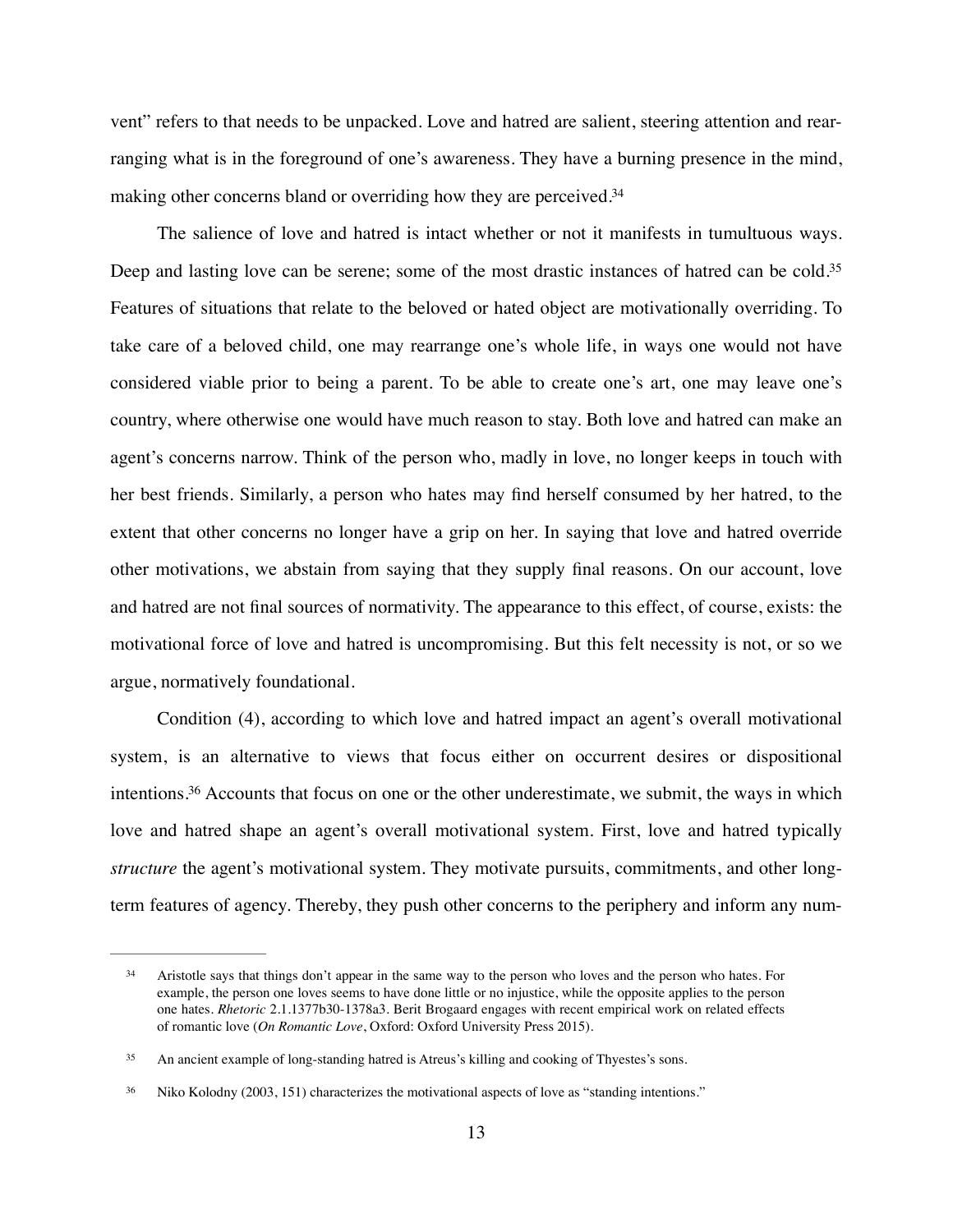ber of smaller-scale motivations. A person is likely to organize her life around what she loves: she becomes a researcher on wolves because she loves wolves; a parent organizes her daily schedule with a view to taking care of her beloved children. The same applies to hatred. People may join secret organizations devoted to the destruction of what they hate; they structure their lives such as to avoid seeing relatives they hate; and so on. Second, love and hatred typically *color* an agent's overall motivational system. Both exert an expansive influence on the agent's mood, affecting whether she is cheerful, subdued, tense, and so on, even in contexts that are unrelated to the object of love and hatred.

Third, the fervent nature of love and hatred makes agents *resourceful*. Efforts that, absent love and hatred, seem excessive or foolish, occur to the agent as real options. To see the person he loves for barely a few minutes at the station, a soldier may spend his 24 hours of leave with traveling home and back to the front lines across half of Europe. To secure a safe future for the child she loves, a mother may find herself on a refugee boat that is barely seaworthy. Hatred, conversely, may lead an agent to engage in long-term plans of destruction that require ingenious strategies. Love and hatred make people not give up, even when it seems that there are no possible courses of action one can take. To the agent who loves or hates, some further course of action will occur.

<span id="page-13-1"></span>In characterizing the motivations of love and hatred this way, we refrain from a claim that is often made: that love is a desire to benefit the beloved, or conversely, that hatred is a desire to harmthat which is hated.<sup>37</sup> The former characterization is offered in discussions of person-directed love, and both seem suitable for a range of cases. They are not, however, on a sufficiently basic level to be part of a general account. For example, it is controversial what it could mean to benefit artifacts one loves; and it is not clear that one can harm the hated activity of lawn-mowing. Even love of God, which may in many ways be like an attitude toward a person, cannot plausibly be a desire to benefit God. The believer does not think that God needs to be benefited or can

<span id="page-13-0"></span><sup>&</sup>lt;sup>[37](#page-13-1)</sup> Another formulation is sometimes used as almost equivalent: to love X is to wish X well for X's own sake.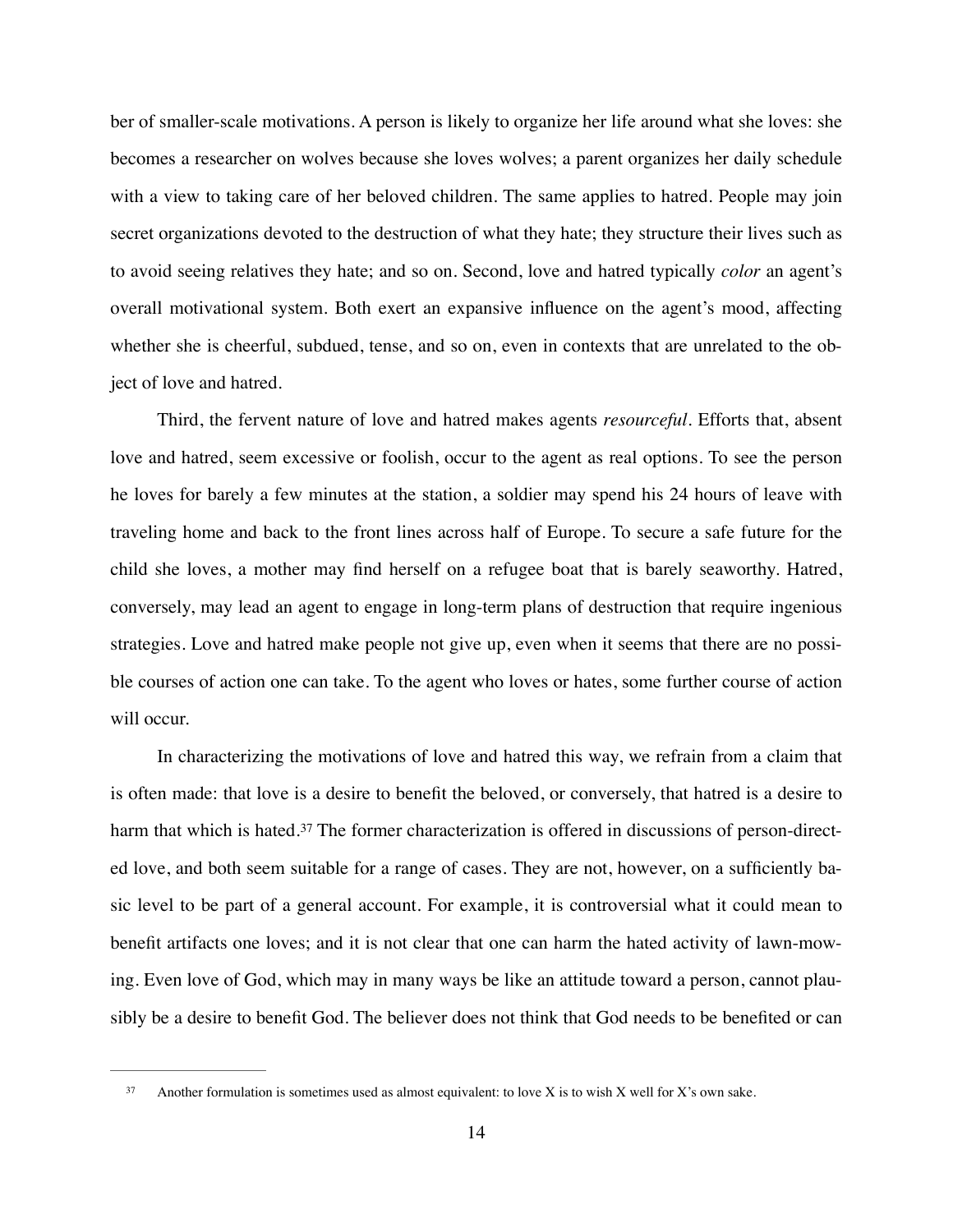be benefited by her. Presumably, there could be similar cases on the human plane, cases where one does not take oneself to be in a position to benefit or harm a person who is loved or hated. In arguing that love and hatred are forceful motivators, we depart from two other theoretical options: to view love (and hatred) as constitutively connected to desired outcomes such as benefit or harm on the one hand, and to view them merely as emotions on the other hand.<sup>[38](#page-14-0)</sup>

<span id="page-14-4"></span><span id="page-14-3"></span>Earlier we suggested that love and hatred are asymmetrical opposites. As far as conditions (1)-(4) are concerned, love and hatred play analogous roles in an agent's motivational system. It would be too strong a claim, however, to say that love and hatred are motivationally analogous in every respect and in every instance. For example, we said that love and hatred color an agent's overall mood[.](#page-14-1) The specifics of this, we submit, can be asymmetrical.<sup>[39](#page-14-1)</sup> An agent who has what she loves (is able to engage in an activity she loves, is in a well-going relationship with a person she loves, etc.) is inclined to be in a good mood, even while, say, running errands. An agent who fails to have what she loves is inclined to be in a bad mood, to the extent that quotidian activities can feel like a burden. The opposite does not straightforwardly apply to hatred. Temporal or local distance of a person, activity, etc., may lighten the hater's mood in such cases as hatred of lawnmowing. Once the task is done, the agent might be on the whole in an improved mood. But in graver instances, it seems that only non-existence of the hatred person, activity, etc., would put the agent into a better mood. While love's effect on mood seems to alter with access to the person, activity, etc., she loves or lack thereof, hatred's effect on mood may alter only according to the more radical difference between existence and non-existence.[40](#page-14-2)

<span id="page-14-5"></span><span id="page-14-0"></span><sup>&</sup>lt;sup>[38](#page-14-3)</sup> Velleman rejects the former and defends the view that love is an emotion: "... love is essentially an attitude toward the beloved himself but not toward any result at all." (1999, 354).

<span id="page-14-1"></span><sup>&</sup>lt;sup>[39](#page-14-4)</sup> We are grateful to Isabel Kaeslin for comments on this phenomenon.

<span id="page-14-2"></span>Aristotle thinks that in hating X one desires that X does not exist (*Rhetoric* 2.4.1382a14-15). Though love may [40](#page-14-5) also be a pro-attitude to the existence of the beloved, mere existence without access typically does not suffice.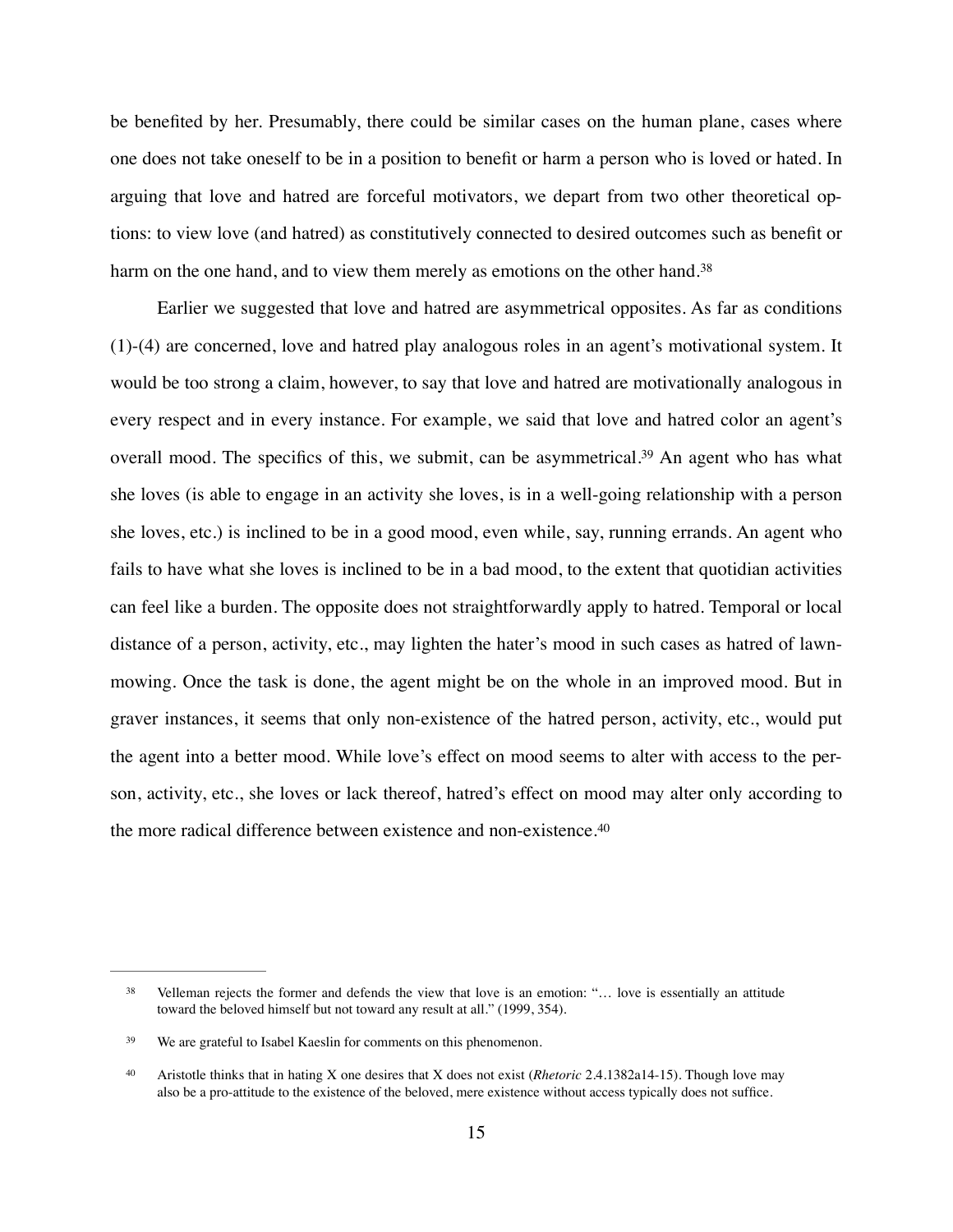#### <span id="page-15-4"></span>**5. The Normative Status of Love and Hatred**

Philosophers tend to say little about the normative status of hatred. The normative status of love, however, is a prominent topic, not least due to Harry Frankfurt's contributions. For the purposes of our argument, it would lead astray to reconstruct Frankfurt's views[.](#page-15-0)<sup>[41](#page-15-0)</sup> Instead we engage with a type of position that we call *Final*.

<span id="page-15-7"></span><span id="page-15-6"></span>*Final*: Love supplies final justifications.

<span id="page-15-5"></span>According to *Final*, someone's love for her children supplies her with final justificatory reasons.<sup>42</sup> A parent feels she *must*, for example, run to pick up her child in time. Such "musts," *Final* proposes, are not merely psychological; they do not merely capture the phenomenology of motivating reasons. Instead, the thought goes, they capture the necessity of final norms. That is, *Final* interprets psychological necessity as normative.<sup>[43](#page-15-2)</sup> Though we take this to be a mistake, we think *Final* gets important ideas right. Like our account, *Final* takes love to structure a person's motivational system, providing her with manifold motivations for action. It situates love in agential thinking about how to live and in pursuits that come with commitments.<sup>44</sup> Moreover, *Final* improves on traditional accounts of love by rejecting an overly voluntarist picture. We often *find ourselves* loving someone or something. A parent finds herself loving her child; a photographer finds herself loving, say, photographing in the mountains. These loves are sources of commitments, making normative claims on us.

<span id="page-15-0"></span>We don't engage directly, for example, with Frankfurt's view that love is disinterested and directed at particulars (2006). On our conception of love, which includes love of activities, these are not candidates for being general features of love.

<span id="page-15-1"></span><sup>&</sup>lt;sup>[42](#page-15-5)</sup> Love for one's children is one of Frankfurt's key examples. Cf. also Vogt (2017) chapter 6 on this example in Plato's *Symposium*.

<span id="page-15-2"></span><sup>&</sup>lt;sup>[43](#page-15-6)</sup> "Love," Frankfurt says, "is the originating source of terminal value (...) the ultimate ground of practical rationality" (55-6).

<span id="page-15-3"></span>Part I in Frankfurt's *The Reasons of Love* is entitled "The Question: 'How Should We Live?'" [44](#page-15-7)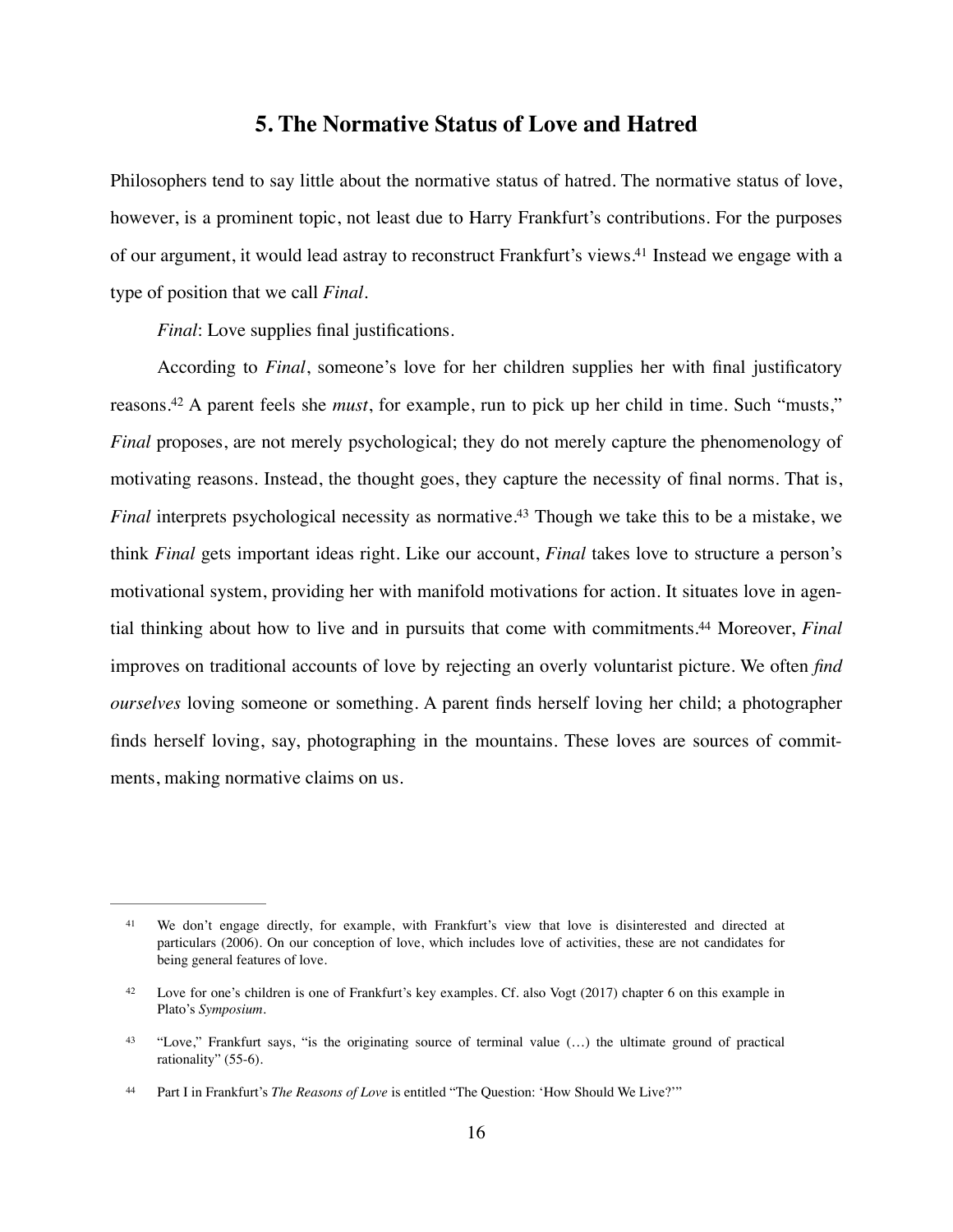<span id="page-16-9"></span><span id="page-16-8"></span><span id="page-16-7"></span><span id="page-16-6"></span>And yet *Final* fails. Its failure becomes especially salient once we ask what its implications for hatred are.<sup>[45](#page-16-0)</sup> Final invokes our lived experience of love.<sup>46</sup> The presumed finality of love's rea-sons appeals to the felt necessity of the agent's motivations.<sup>[47](#page-16-2)</sup> Hatred, however, supplies an agent with just the same strongly-felt necessity to act as her hatred commands. Hatred, like love, can be reflectively endorsed. Like love, it can make agents confident and wholehearted in their motiva-tions.<sup>[48](#page-16-3)</sup> And like love, hatred can supply agents with final ends, providing the agent with a plan for her life and eliminating boredom.<sup>49</sup> If this is what it takes for norms to arise, *Final* is subject to a *reductio ad absurdum*: it implies that hatred too is a final source of justification, a premise that even those who argue that hatred can supply reasons will reject[.](#page-16-5)<sup>[50](#page-16-5)</sup> What is needed, then, is a joint account of love's and hatred's normative status.

<span id="page-16-11"></span><span id="page-16-10"></span>Should we expect a compelling theory to say that love and hatred offer the same kind of justification for actions? This is not unthinkable. An agent's hatred of broccoli may give her just as much reason not to eat it as her love of reading gives her reason to read. Or should we expect that love and hatred have different normative status, love offering a kind of justification that ha-

<span id="page-16-0"></span><sup>&</sup>lt;sup>[45](#page-16-6)</sup> We won't ask how Frankfurt might save love's role as source of normativity without admitting that hatred too is a source of normativity.

<span id="page-16-1"></span><sup>&</sup>lt;sup>[46](#page-16-7)</sup> In his review of Frankfurt (2006), Kolodny points out that, in spite of the complex background and framing of Frankfurt's views about the will, personhood, caring, and so on, the argument for love's status as source of normativity simply appeals to this lived experience. "Harry G. Frankfurt: The Reasons of Love," *Journal of Philosophy* 103 (2006): 43-50.

<span id="page-16-2"></span><sup>&</sup>lt;sup>[47](#page-16-8)</sup> In Frankfurt's Luther example, Luther says "I can do no other" out of the necessity that comes from endorsing certain values, to the extent that this defines his will ("The Importance of What We Care About," *Synthese* 53 (1982), 257-272). Though this is not an example Frankfurt uses with respect to love, it displays the relevant phenomenology. The agent feels she "must" act in such-and-such a fashion.

<span id="page-16-3"></span><sup>&</sup>lt;sup>[48](#page-16-9)</sup> This is how Frankfurt describes love (2006, 65).

<span id="page-16-4"></span><sup>&</sup>lt;sup>[49](#page-16-10)</sup> Boredom, Frankfurt argues, is a serious concern. For an agent to find her life meaningful, she needs to have something she cares about and loves (2006, 51-3). Frankfurt says that "[l]oving itself is important to us": it provides our life with final ends and meaning. And yet hatred too can provide a person, as this is sometimes put colloquially, with a reason to live.

<span id="page-16-5"></span><sup>&</sup>lt;sup>[50](#page-16-11)</sup> To repeat, we do not claim that Frankfurt lacks resources to respond to this. We make the lesser claim that *Final*, one prominent component of his views, has these implausible implications. Perhaps a defense of Frankfurt may appeal to the way love is rooted in our biology. "The basis for our confidence in caring about our children and our lives is that, in virtue of necessities that are biologically embedded in our nature, we love our children and we love living." (2006, 28-29) And yet, against this one may argue that out-group aggression has as much of a biological history as in-group love.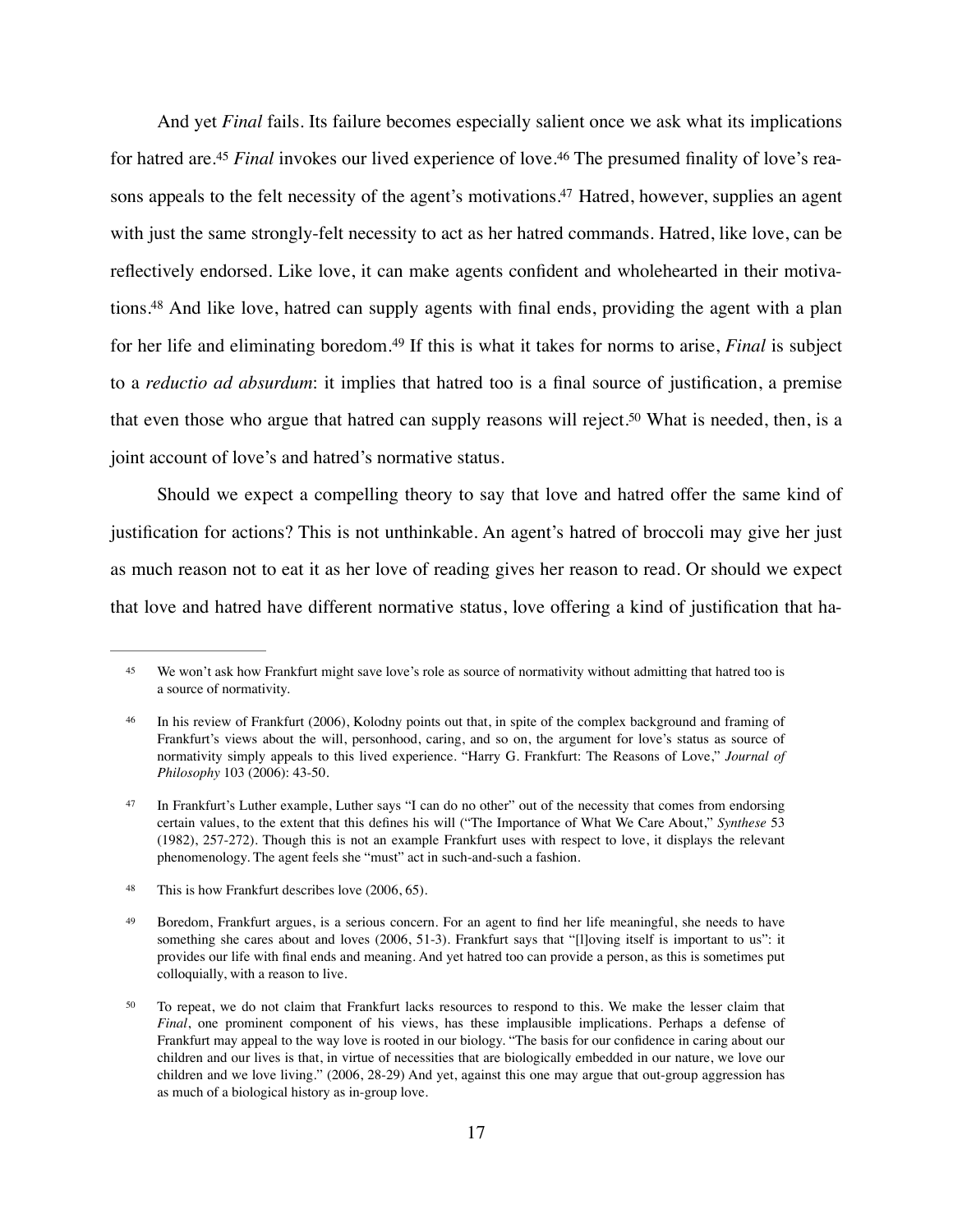tred does not supply? This thought too has plausibility. For example, someone's love for their child seems to be a good reason to spend time with the child, play with her, pick her up from school, and so on; someone's hatred for their child seems to be a bad reason to neglect her, leave her unattended, and so on. These considerations speak against the view that both love and hatred justify, and against the view that love justifies and hatred does not. An account is needed that ascribes different normative status to love and hatred, without excluding that hatred can supply justification. One way to do so is to propose that only love, not hatred, justifies in instances that are person-directed, while both justify in cases that are not person-directed[.](#page-17-0)<sup>[51](#page-17-0)</sup> And yet this is also too simple. Think of love for an abusive partner, which fails to supply justification, or hatred of artwork, which does not supply justification to demolish it. A compelling account of the different normative status of love and hatred must accommodate the intuitions that support the different examples cited. To develop such an account, consider first two unsatisfactory options.

*Object*: Love and hatred have different normative status on account of their objects, the perceived good and the perceived bad respectively.

<span id="page-17-1"></span>*Attitude*: Love and hatred have different normative status qua the attitudes they are.

The problem with *Object* is that love's object is not simply the good, and hatred's object not simply the bad. Instead, love's object is what the lover perceives as good and hatred's object what the hater perceives as bad. In other words, people can love the bad and hate the good. What, then, about *Attitude*, the thought that love is inherently a good and hatred inherently a bad attitude? Insofar as *Attitude* aims to account for the normative status rather than the roles of love and hatred in an agent's psychology, it fails just like *Object*: it simply presupposes that all instances of love are good, and thereby justificatory, and all instances of hatred bad, and thereby not justificatory.

<span id="page-17-0"></span>A version of this proposal which distinguishes further between relations of love that are justificatory and others that are not is formulated by Niko Kolodny in "Which Relationships Justify Partiality: General Considerations and Problem Cases," *Philosophy and Public Affairs* 38 (2010), 37-75.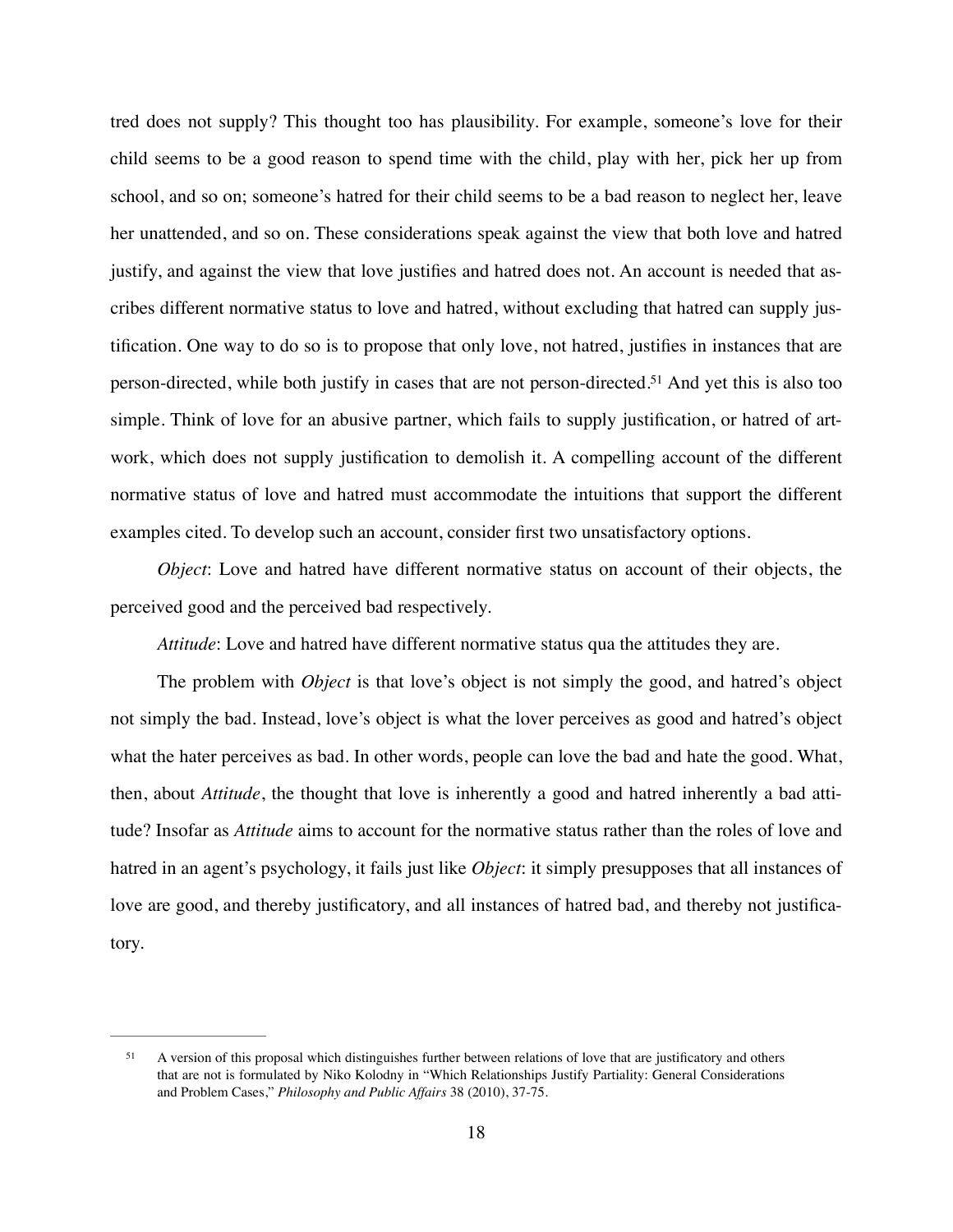The account that is needed, we submit, appreciates the plausible aspects of *Object* and *Attitude*. *Object* gets right that it matters normatively whether an agent pursues the good or the bad. It is in need of revision, however, insofar as the relevant normative force is only in place when the agent perceives as good or bad what in fact is good or bad respectively.<sup>[52](#page-18-0)</sup> Attitude gets right that a compelling account of the normative status of love and hatred must pay attention to the role that a given instance of love and hatred plays in an agent's overall motivational system. Based on these considerations, we propose a view that is realist insofar as it asks whether an agent's motivations track what genuinely is good; and that is at the same time concerned with motivations, insofar as we appeal to an agent's conception of a good life as what guides her small-scale actions and her pursuits[.53](#page-18-1)

#### <span id="page-18-3"></span><span id="page-18-2"></span>**6. Conceptions of a Good Human Life**

Here, then, is our proposal.

*Good Human Life*: Love and hatred have different normative status on account of their relationship to a good human life.

Suppose an agent spends much time in a remote research station because she is developing a new device for tracking the nocturnal movements of wolves. Asked why she does this she says she loves wolves and she loves learning about them. Another agent says she is up all night because her child is sick and in need of attention. According to *Final*, these replies illustrate the way in which love justifies: because of love for  $X$ , the agent does  $a, b, c$ ; invoking her love, she seems to have said enough. And yet the impression that she said enough, and that no further justification is needed, is misleading. It arises because in our example something of value is invoked. The pur-

<span id="page-18-0"></span><sup>&</sup>lt;sup>[52](#page-18-2)</sup> Object is a version of the so-called Principle of Recursion, according to which the pursuit of a good is itself a good and the pursuit of a bad itself a bad. Hurka (2001); Gwen Bradford, "Evil Achievements and the Principle of Recursion," *Oxford Studies in Normative Ethics* vol. 3. Ed. Mark Timmons (2013), 79-97.

<span id="page-18-1"></span>This proposal is an Aristotelian alternative to the view that love is justificatory if and insofar as it does not [53](#page-18-3) interfere with basic moral norms. Cf. Smith (2016).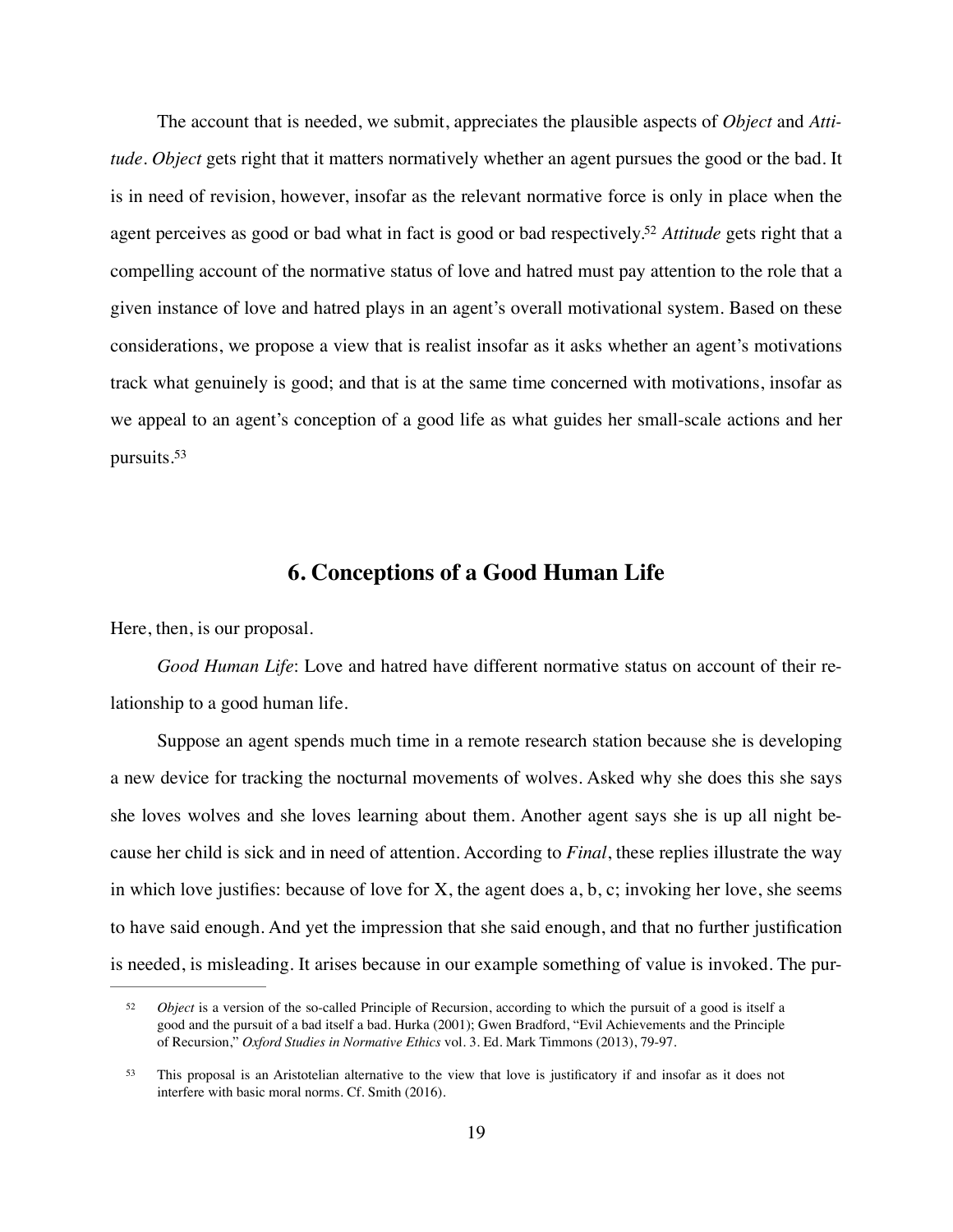<span id="page-19-2"></span>suits of the researcher and the parent track something good: knowledge, the child's well-being, etc. Without too much optimism about the degree to which people agree on matters of value, we assume that these and similar things actually are good.<sup>[54](#page-19-0)</sup> And without too much optimism about the goodness of human beings, we may say that this is rather typical of human pursuits. Lots of people want children and want their children to grow up well. Lots of people want to be good brothers and sisters and sons and daughters and friends and so on, supporting those they love. Lots of people want to do well in some craft or profession, producing good bread or safe journeys for passengers or enjoyable sojourns in cafés or new insights in science. Lots of people want to produce artwork, excel as athletes, contribute to the political or social life of their communities. People take up these pursuits in the light of—however un-articulated—conceptions of a good life for them.

<span id="page-19-3"></span>As people go about these pursuits, they may do many things imperfectly[.](#page-19-1)<sup>[55](#page-19-1)</sup> There is lots of room to fail, more or less, in living up to ethical standards. Nevertheless, typical human pursuits aim at something of value. This is why the response "because I love X" can appear to be a final answer. When people are up all night to attend to a sick child or study wolves, the answer "because I love my child" or "because I love learning about wolves" puts a stop to demands for justification because these pursuits seem to us to track compelling conceptions of a good life. Replies to why-questions that fit this pattern are, in our terms, *locally justificatory*. By this we mean that, in a given situation, an agent has said enough by offering such justifications for her actions. These replies, however, are not *fundamentally justificatory*. A more basic justification lies in the fact that the agent's conception of a good life tracks value.

Lives in which good parenting, good research, good photographs, and so on, are central pursuits, fueled by love, seem good. They may not seem good in a demanding moral sense, or in

<span id="page-19-0"></span>This assessment applies to general and *prima facie* value judgments that permit qualification in particular instances. Say, not all knowledge may be worth gaining; etc.

<span id="page-19-1"></span>[<sup>55</sup>](#page-19-3) We are setting aside related issues about the aspirations and desired achievements that pertain to pursuits. Cf. Agnes Callard, *Aspirations* (forthcoming Oxford University Press) and Gwen Bradford, *Achievements* (Oxford: Oxford University Press, 2015).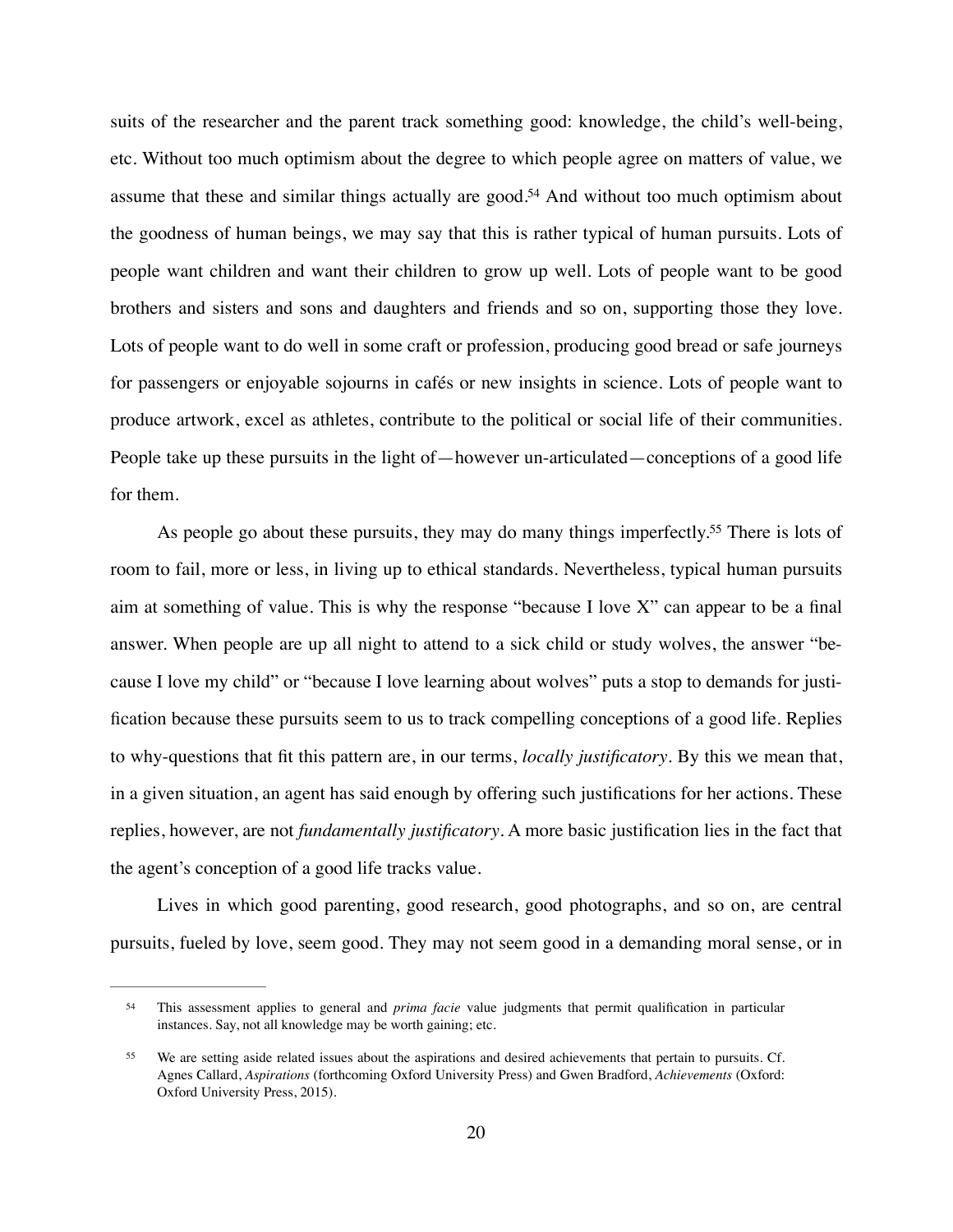the sense of being best. Perhaps a given agent could achieve more by doing something other than what she does. In everyday normative practices, however, we do not hold others to the standard of whether, had they made different choices, they could have achieved more. If the baker says she gets up at 4am because she needs to start baking, we take this to be a sufficient reason. This reason is backed up by the fact that making bread and cake is a valuable thing and by the fact that the agent is a baker. Ethicists and Miss America contestants often use much more ambitious examples when they aim to pick out valuable pursuits: finding a cure for cancer, devoting oneself to alleviating global poverty, world peace, and the like. For the purposes of analyzing how love and hatred motivate, however, more mundane examples suffice. It is a valuable thing to make nutritious and tasty food. And hence someone's love of baking tends to be a perfectly respectable source of motivation. If the agent were to get up at 4am to make poison, the fact that she is highly committed to her pursuits would not be justificatory. The chain of justifications stops with the goodness that typical human pursuits track. Local justification—the immediate reason an agent supplies for her action—fails to be normative if a pursuit does not track anything of value.

Suppose an agent loves to have a fine praline after dinner. Talk of love may be appropriate: she *really* cares, is unhappy if unwittingly she ran out of pralines, and so on. Nevertheless, this love is not at the center of her conception of a good life. It does not inform pursuits: the agent is not a chocolate maker. And this love is also not at the center of her life in a way that involves a mistake: she is not eating pralines all day and on consideration she would say she cares a lot more about her family, her job, and so on. Here love provides local justification. The agent's love tracks something of value, even if the value is comparatively trivial. The pleasure of enjoying a praline is just that, a tiny after-dinner pleasure. The agent puts it at the periphery of her conception of a good life, as it were assigning the right place to it: she loves the praline-for-dessert, but not as she loves, say, her children. That is, these loves of trivia—if recognized as trivia—relate in the right way to the agent's conception of a good life.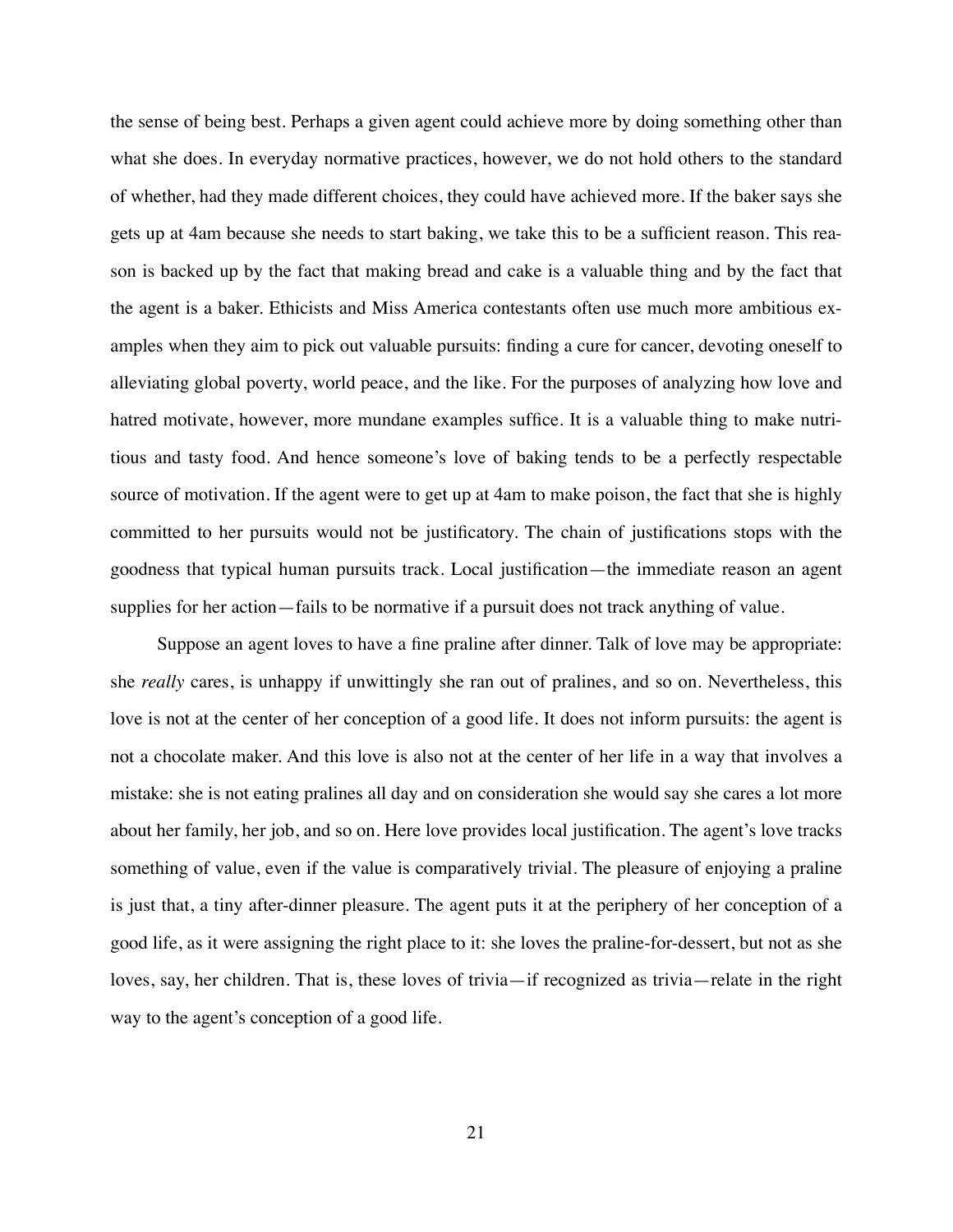The distinction between the center and the periphery of conceptions of a good life helps identify a type of mistake that undermines love's power to locally justify. Agents may love something that would be well-placed at the periphery as if it was a central concern. Suppose that clean floors are valuable, but not in the same way in which the welfare of one's children is. Consider a parent who loves a clean kitchen so much that this makes her love for her children's welfare motivationally ineffective. This type of mistake occurs on a spectrum and can take the form of psychological disorder: think of a parent with compulsive cleaning behavior regularly scrubbing the kitchen floor, even while her children eat at the table. This parent's love of cleanliness is not a source of final justification. It is also not a source of conditional or defeasible justification. It is not the case that the parent has *some* justification, though not all things considered justification, to clean during family meals to make sure the floors are germ-free. If love for a lesser concern crowds out love for more important matters, making the latter impotent, it is not justificatory at all. For love to be locally justificatory, it must get the *location* of a concern right.

Consider again our agent who hates broccoli. Talk of hatred, let us stipulate, is not overblown: she goes out of her way to avoid eating it, cannot enjoy a meal if broccoli is anywhere nearby, and has been seen hiding her portion of broccoli in flowerpots at her hosts' house, only to get out of the felt obligation that she eats it. Moreover, we take it (and perhaps the agent herself takes it) that she is making a mistake. Broccoli is a valuable source of nutrients; one may wish to be habituated to like it. This is a case of hatred for the good. Nevertheless, and for the reasons explained regarding love of trivia, we take it that "I don't eat broccoli because I hate broccoli" is a justificatory response. It is not a final response: the agent's reply is locally justificatory only because of its triviality. Someone can lead a perfectly good life without eating broccoli. A perfect agent may habituate herself such as to like everything that is in fact good for her. But we do not hold people to such rigorous standards. If hatred of broccoli is at the periphery of someone's conception of a good life for her, while at the center are pursuits that track value, we think this is just fine. More generally, agents can love and hate in ways that involve mistaken per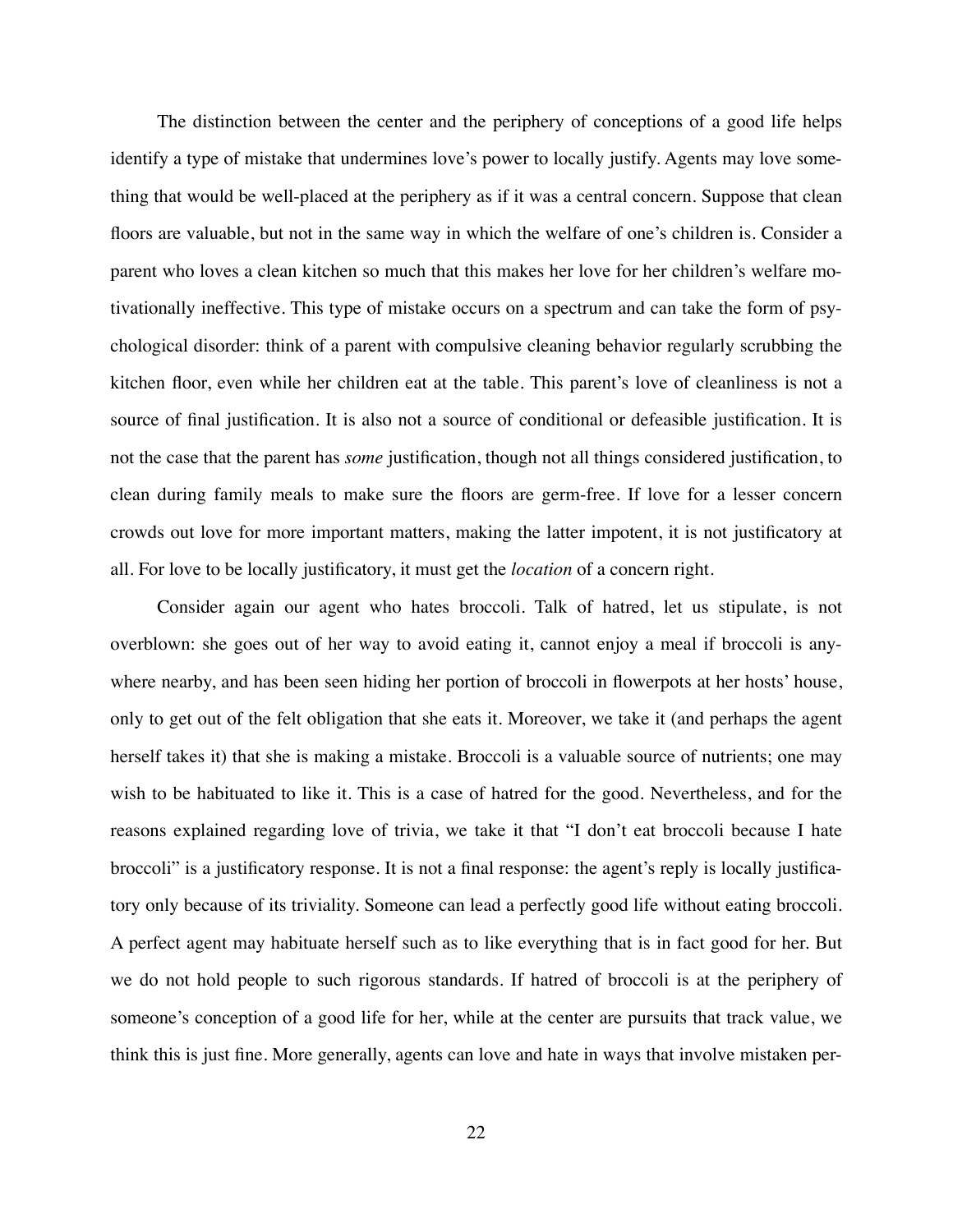ceptions of value, and nevertheless their love or hatred is part of a conception of a good life that, as a whole, tracks value. In such cases, love and hatred can be locally justificatory.

Consider next a case where an agent gets evaluative matters wrong in ways that relate to the center of his conception of a good life. He takes the good to be bad, hates it, and makes it his life's pursuit to fight against what he hates. A racist views a certain group of people in a negative light and hates them, while in fact—and here we invoke another moral judgment we take to be uncontroversial—all human beings have a distinctive kind of positive value. His hatred provides neither final nor defeasible reasons. It does not provide normative reasons at all.

Consider finally hatred of the bad, say, tyranny. If it is someone's pursuit in life to work toward removing a tyrant from power, this pursuit seems to track something of value; the fact that she is motivated by hatred may strike us, ultimately, as not doing away with this. Notwithstanding the concern that hatred may be destructive also for the agent's own psychology, we tend to have a hard time condemning this person's pursuit. Witness, say, the gratitude that many people feel toward those who worked in the resistance against the Nazis. Suppose it is at the center of an agent's conception of a good life to resist an evil tyranny, and in her case this pursuit is fueled by her hatred of its badness. This agent may strike us as less than perfect; a better agent, perhaps, would fight against evil without hating it. But the agent's conception of a good life does not strike us as deeply or evidently misguided. After all, she is aiming for significant improvements that ultimately affect the lives of many. Our account captures precisely this ambivalence. Insofar as the agent's conception of a good life tracks something good, her local justifications seem to us to provide reasons rooted in a conception of a good life we cannot simply reject.

Questions of whether hatred of the bad justifies often arise in domains where norms undergo change. Suppose an agent hates catcalling and this hatred feeds into her scholarly work on discrimination. A colleague holds that catcalling is merely a trivial matter, aiming to undermine some of the scholar's motivation[.](#page-22-0)<sup>[56](#page-22-0)</sup> The mistake that they both make in each others' eyes is not

<span id="page-22-1"></span><span id="page-22-0"></span>We owe this example to Christine Susienka. [56](#page-22-1)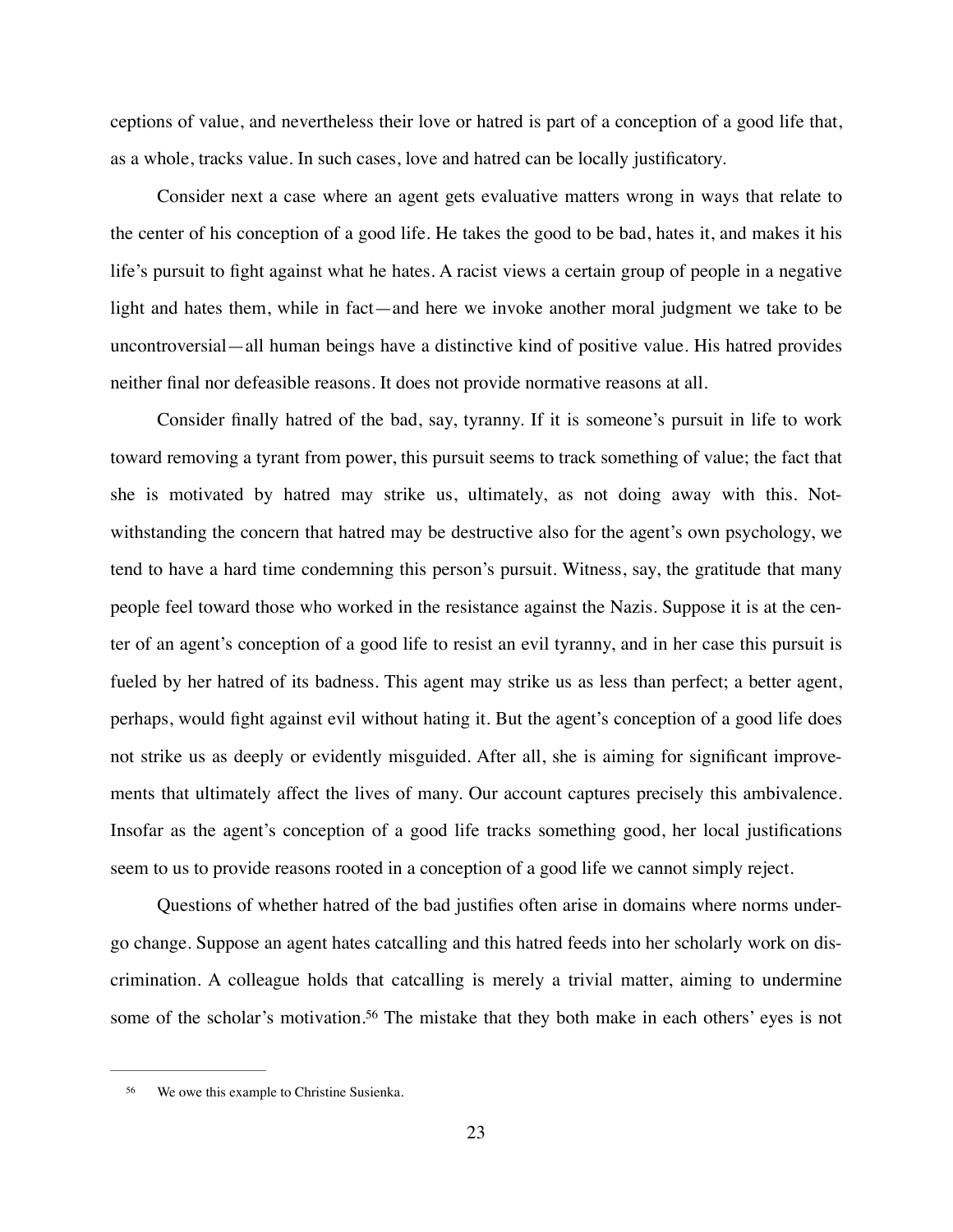that they take the good to be bad or the bad to be good. Presumably, both think that catcalling is bad. Rather, the mistakes they take each other to make reside in where they locate the badness of catcalling: at the center or the periphery of what matters to them. In the eyes of the first scholar her colleague underestimates the relevance of catcalling; in the eyes of the second scholar, her colleague makes too much of it. On our account, hatred of catcalling is locally justificatory if it is rightly placed as relating to matters worthy of being at the center of an agent's life.

## **7. Conclusion**

When love and hatred are studied together, we argued, the goal is not merely to add an account of hatred to an account of love. Instead, it is to find resources for revising what otherwise may appear to be a plausible analysis of love. Specifically, it seems compelling that love has distinctive motivational force. Love structures an agent's motivational system and makes demands on the agent. And yet the same is true for hatred. This observation calls for a reconsideration of the view that love justifies. Love and hatred, we submit, can at best offer local justifications. These local justifications come with felt necessity: the agent feels that she must do such-and-such, on account of her love or her hatred. But this sense of necessity does not capture the normative status of love and hatred. Whether a given case of love or hatred locally justifies depends on its relation to an agent's conception of a good life. This proposal improves on theories of love that neglect love's opposite, hatred. It also improves on two normative views that appear too simple. On our account, it is not just fine to hate the bad. This view, we argue, neglects the pernicious power of hatred and it is insufficiently attuned to the fact that agents are prone to make mistakes about what is and is not bad. On our view, it is also not the case that all hatred is bad. This view, we argue, neglects that certain instances of hatred seem harmless and that other instances of hatred fuel pursuits that track matters of the greatest importance, such as a country's liberation from tyranny. A